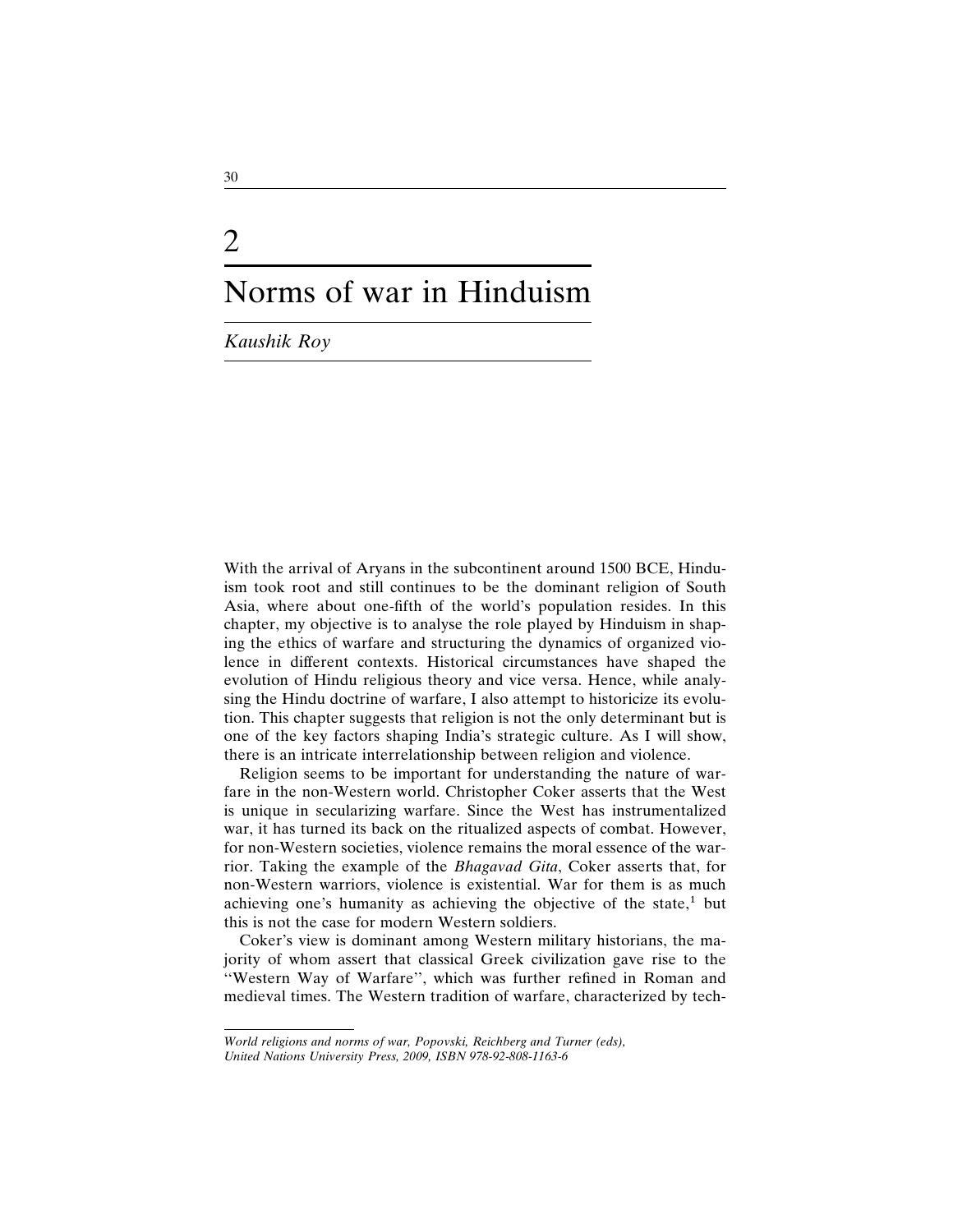nological innovations, rationality and the absence of religious and cultural ethics as regards the application of violence, gave the West global military superiority during the early modern era.<sup>2</sup> In recent times, the paradigm of a monolithic and homogeneous Western Way of Warfare has come under challenge.<sup>3</sup> Some scholars try to flesh out the effect of Christianity on the ethical aspects of warfare in the West. So, while studying the effects of Hinduism on warfare in India, one can also discern a role for religion in shaping the military culture of Western societies.

The twin opposing concepts of *dharmayuddha* (war against injustice) and kutayuddha (unjust war) shaped the dialectical interaction between Hinduism and warfare. This chapter chronologically charts the evolution of Hinduism and its relationship with the theory of warfare, enabling us to understand the contemporary political and strategic options open to the senior politicians and top-level civilian bureaucrats of the Indian republic. The first section covers the Epic and Vedic eras from 1500 BCE to 400 BCE and portrays the evolution of the theory of dharmayuddha. The second section concerns itself with the genesis of Kautilya's kutayuddha between 300 BCE and 100 BCE. The third section starts with the beginning of the Common Era and continues to the advent of the Muslims (Turks) in the subcontinent circa 900 CE. In this period, a watered-down version of kutayuddha emerged as a result of the influence of Manu's normative model of warfare. In the fourth section, we see how Hinduism adapted to Muslim political and military domination of South Asia between 900 and 1700 CE. The fifth section charts how Hinduism shaped resistance against British colonialism until 1947. The last section shows how a particular brand of Hinduism is used by India's strategic experts.

This chapter covers a span of more than 3,000 years of India's history. Throughout history, India has remained a multi-lingual, multi-ethnic and multi-religious society. Besides Hinduism, other religions such as Buddhism, Jainism, Sikhism, Islam and Christianity continue to exist side by side. In the 1990s, about 83 per cent of India's population was Hindu, 11 per cent Muslim, 2.6 per cent Christian and slightly over 3 per cent Sikhs, Jains, Parsis and Buddhists combined.<sup>4</sup> One Western scholar correctly asserts that Hinduism is not a religion but more a way of life. There is no single coherent body of beliefs.<sup>5</sup> Even within Hinduism, certain branches (Brahmanism, Vedantism, Vaishnavism, Shakti, Tantra, etc.) coexist.

So what is Hinduism? There is no single authoritative text or a single god in Hinduism. In fact, there are 33 krores of gods and goddesses in the Hindu pantheon. Broadly, Hinduism at different historical periods is based on certain texts. In the Vedic and Epic period, Hinduism evolved round the Vedas and the Bhagavad Gita. From the Common Era onwards, along with the dharmasastra literature (Sanskrit texts focusing on religious rituals and codes of individual and social behaviour), Manusamhita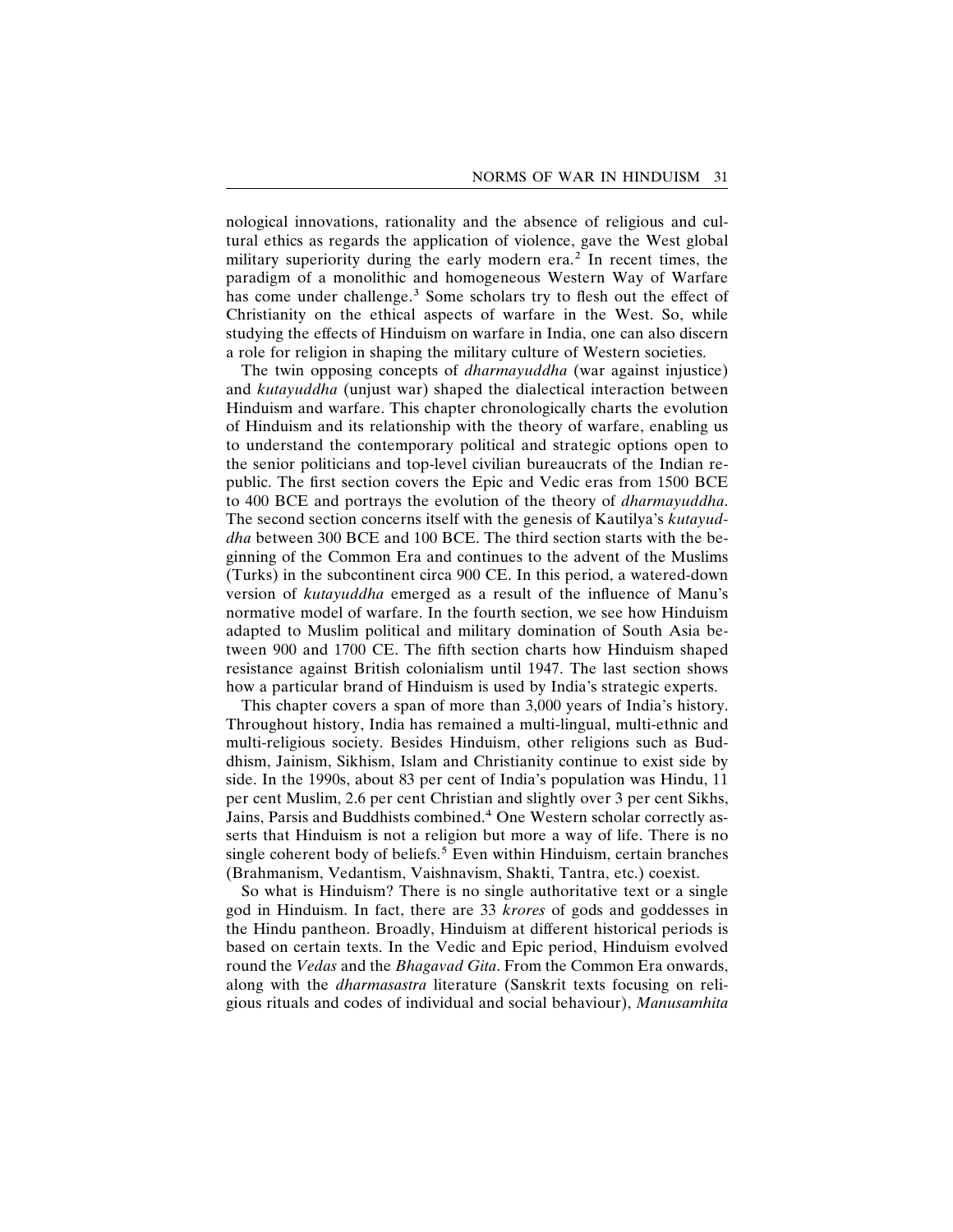or Manavadharmasastra played an important role in the evolution of Hinduism. After 900 CE, the growth of Hinduism was mainly shaped by different commentaries on these texts. From the fifteenth century onwards, the two epics Ramayana and Mahabharata acquired religious significance. One can argue that Hinduism after 1500 BCE is the dominant religion of most of the people living between the River Indus and the Arakan Yomas. Hinduism is an amalgam of various strands of philosophies as well as a religion (based on certain rituals, beliefs and so on). Hence, Hinduism is best described as a culture, a way of life, i.e. dharma.

A comparative analysis with other religions that emerged both within and outside India is necessary because Hinduism reacted with other religious discourses as the historical context changed. Cross-cultural comparisons are necessary even when no apparent linkages are visible. For instance, in the Christian tradition, a trend towards restraint in the resort to war and limitations on the conduct of war evolved gradually.<sup>6</sup> Such a trend is also discernible in the case of Hinduism.

Most of the texts of Hindu literature in ancient India were written in Sanskrit. Unlike the Western tradition, a watertight compartmentalization between religious and secular texts cannot be applied in the case of Hindu literature. Even the nitisastras (works on statecraft) refer to dharma, a term to which I will return later. Since this chapter targets English-speaking readers, I use translated versions. Where my translation of particular terms varies from that of others, I refer to them.

# Dharmayuddha and kutayuddha in the Vedic and Epic eras: 1500 BCE – 400 BCE

The word *dharma* is derived from the word *dhri*, which means to sustain or uphold. In the Rig Veda, dharma refers to the upholder or supporter of truth. In the Yajur Veda, dharma means firm and imperturbable. Dharma is considered a natural law for inanimate objects and natural phenomena. Dharma is regarded as an ethical and social standard of behaviour for people and a code of duties for the king. The moral content attached to the concept of dharma became more evident in the later religious literature. In the Vedic literature, the concept of rita stands for moral order, and violation of it requires penitence and prayer from the sinner. Rita is conceived as a regulating principle that runs through the whole realm of creation. Gradually, the moral sense of rita was absorbed into the concept of dharma.7 This set the stage for the emergence of the concept of dharmayuddha.

Dharmayuddha depends on the ends (i.e. the objectives) of war. Any war undertaken against injustice becomes a dharmayuddha. Dharmayud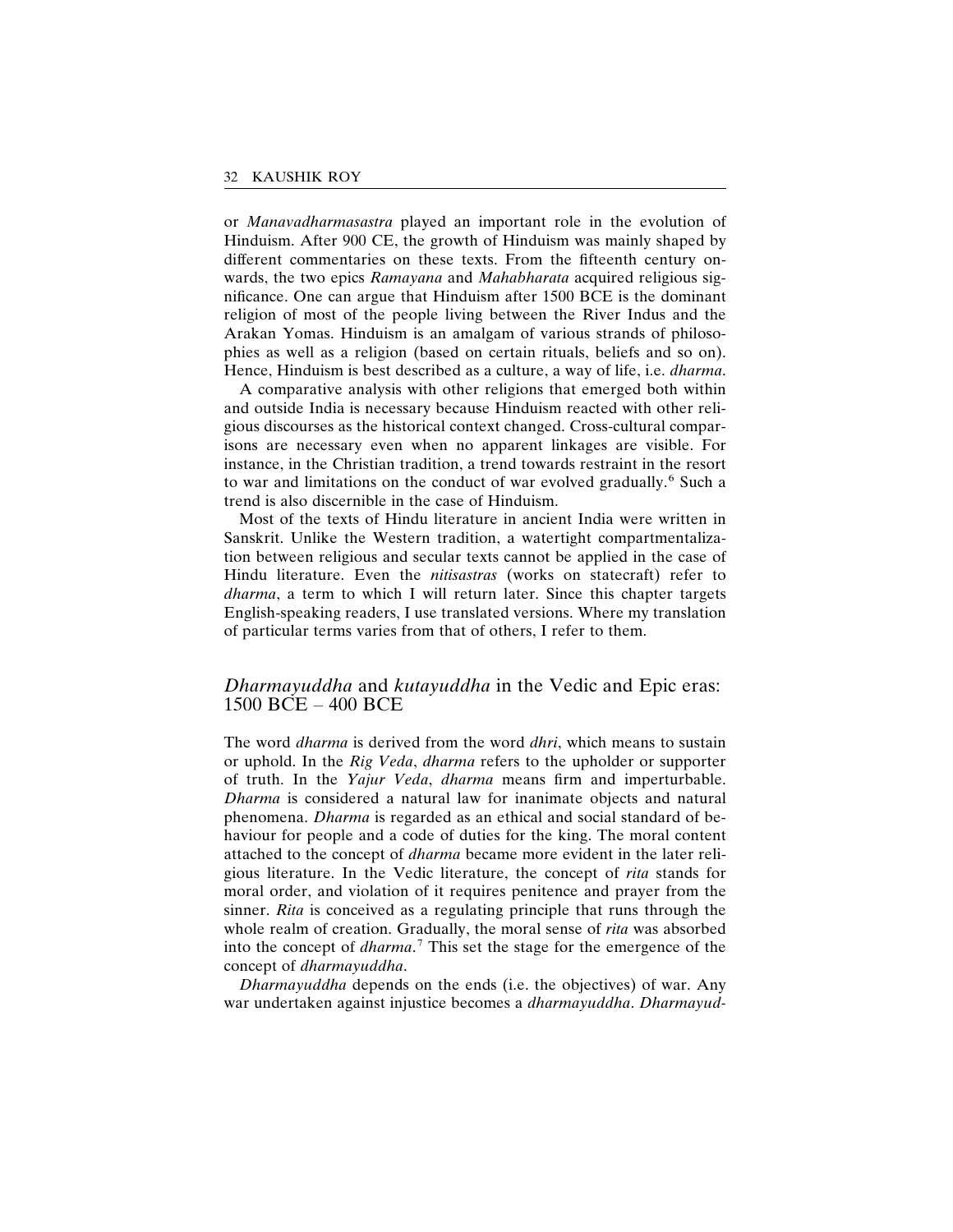dha also depends on the means and methods employed in war; i.e. combat techniques are regulated in accordance with certain laws.<sup>8</sup> Dharmayuddha is to an extent holy war, i.e. organized violence applied in accordance with certain codes and customs for the advancement or protection of the Hindu religion. The equivalent term in Western literature is "just war". The term *dharmayuddha* will be used in this chapter to differentiate the Indian notion from the Western concept of just war.

Dharmayuddha is war conducted in accordance with the principles of dharma, meaning kshatradharma, i.e. the laws of kings and warriors. Kshatradharma enjoins just and righteous warfare. It means prakashyayuddha (open battle) without indulging in any secretive techniques. Combat becomes a regulated frontal clash. The time and place of battle are to be settled by the warring parties beforehand, and war is to be declared with the blowing of conch shells. The warriors on chariots are then to fight each other with bows and arrows. By fighting courageously and dying on the battlefield, the warriors would achieve the status of heroes.<sup>9</sup> The Bhagavad Gita (composed by anonymous sages around 500 BCE) emphasizes that dharmayuddha is waged only by the Kshatriyas because only a Kshatriya has the qualities of courage, consistency, resourcefulness, generosity, leadership capability and a noble mind that are required for waging dharmayuddha. And it is the duty of the Kshatriyas to fight and, if necessary, to die. Killing in war is not considered illegal. In accordance with the laws of dharmayuddha, a warrior who kills not out of personal enmity but out of duty goes to heaven after death.<sup>10</sup> The concept of heaven in Hinduism is complicated. Attaining heaven in this context means moksha, or salvation, in a sense; it means freedom from the endless rebirths as enunciated in the karma doctrine. Dharmayuddha does not negate violence; Francis X. Clooney writes that it involves pain and suffering, with a necessary amount of violence applied in regulated doses.<sup>11</sup> The codes of *dharmayuddha*, which moderated the lethality inherent in warfare, says Manoj Kumar Sinha, gave rise to humanitarian laws of war in India, thereby reducing the destructive effects of warfare on society.12

Here it may be noted that in Judaism, too, war is subject to certain restraints. For example, during a siege food trees are not supposed to be cut down.13 A version of just war emerged in China, writes Mark E. Lewis, around the fifth century BCE.<sup>14</sup> Strict rules of etiquette were followed during battles. The combatants fought only with opponents who were of the same social status.<sup>15</sup> The classical Greek warfare that evolved between 800 and 500 BCE developed certain conventions that circumscribed the lethality of fighting. Some of the rules were: that war should be officially declared; that non-combatants should not be harmed; that defeated foes are not to be pursued; that those who surrender are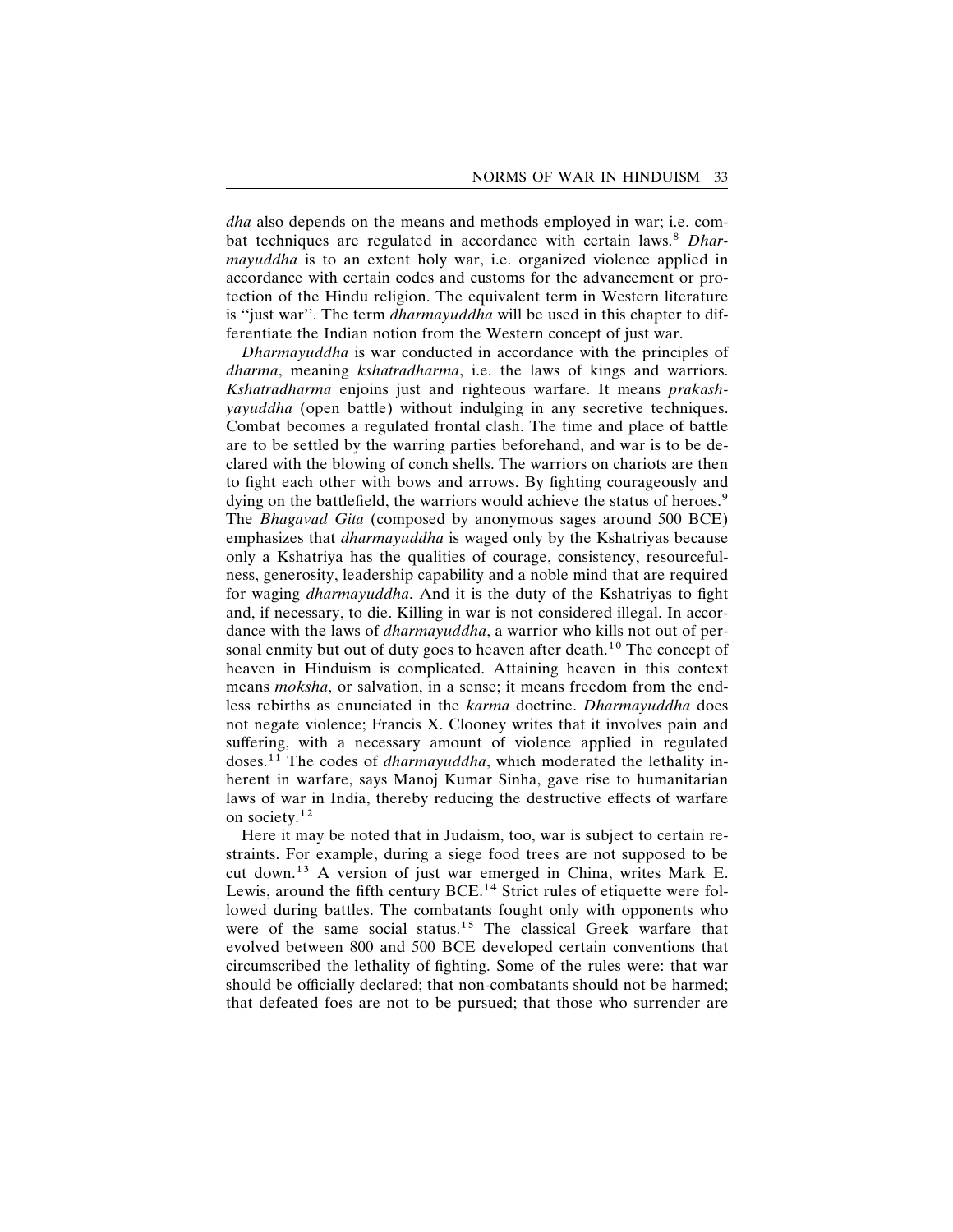not to be killed and prisoners should be released after they offer ransom; that ambassadors should have diplomatic immunity.16 These rules are similar to the laws of dharmayuddha developed by Manu at the beginning of the Common Era. In the Indian scenario, the later Samhitas emphasized that the drivers of chariots and diplomatic envoys are not to be harmed.<sup>17</sup> Besides moderation in the conduct of war, in the case of *dhar*mayuddha the causes for war must be just. Similarly in the Western tradition, wars for self-defence or recovery of property are considered to be  $i$ ust.<sup>18</sup>

According to Sarva Daman Singh, the concept of dharmayuddha emerged in the context of the Aryan tribes fighting against each other. When the Aryans were fighting the Dravidians (the original inhabitants of India), the Rig Veda mentions the use of fire-tipped arrows. These arrows were probably dipped in flaming pitch before being fired towards the enemy. However, this weapon was banned in the later Epic literature, which formulated a code of conduct for fighting among the Aryans.<sup>19</sup> In contrast, Torkel Brekke asserts that in the epics there are no rules for conducting just war.20 I shall discuss this later.

The Rig Veda – a collection of more than 1,000 hymns by unknown sages – was composed between 1200 and 900 BCE. One hymn says: ''I stretch the bow for Rudra so that his arrow will strike down the hater of prayer."<sup>21</sup> The Rig Veda asserts that the Dravidians worship false gods. Hence, a war of extermination against them is acceptable.<sup>22</sup> Agni (the fire god) is invoked in the Rig Veda in order to destroy the Dravidians.<sup>23</sup> The Sama Veda also emphasizes that defeated foes should not be allowed to escape but must be crushed.<sup>24</sup> Here lies the core of the concept of  $ku$ tayuddha (unjust war). The Vedas never refer to pacifism. Wendy Doniger and Brian K. Smith rightly argue that the worldview of the Vedas is similar to the martial values associated with the warrior class, i.e. the Kshatriyas. Self-aggrandizement and dominance are unabashedly embraced and displayed in the Vedic literature. Violence and power in the social realm are highlighted and portrayed as part and parcel of the natural order in the cosmos.<sup>25</sup> The brutal and materialistic worldview of the Vedas was shaped by historical circumstances. The Rig Vedic Aryans mostly engaged in cattle raids because cattle were of primary importance in the functioning of the pastoral economy of the Aryan tribes.<sup>26</sup> Further, the Aryans had to struggle continuously for survival against the Dravidians, who were outside the pale of Vedic culture.

The two epics Ramayana and Mahabharata provide us with some military details regarding warfare in India during the Epic age. Both these epics were composed around 400 BCE.<sup>27</sup> The Mahabharata (which is the longest poem in the world, with over 100,000 couplets) describes the struggle between the Aryan tribes regarding domination over north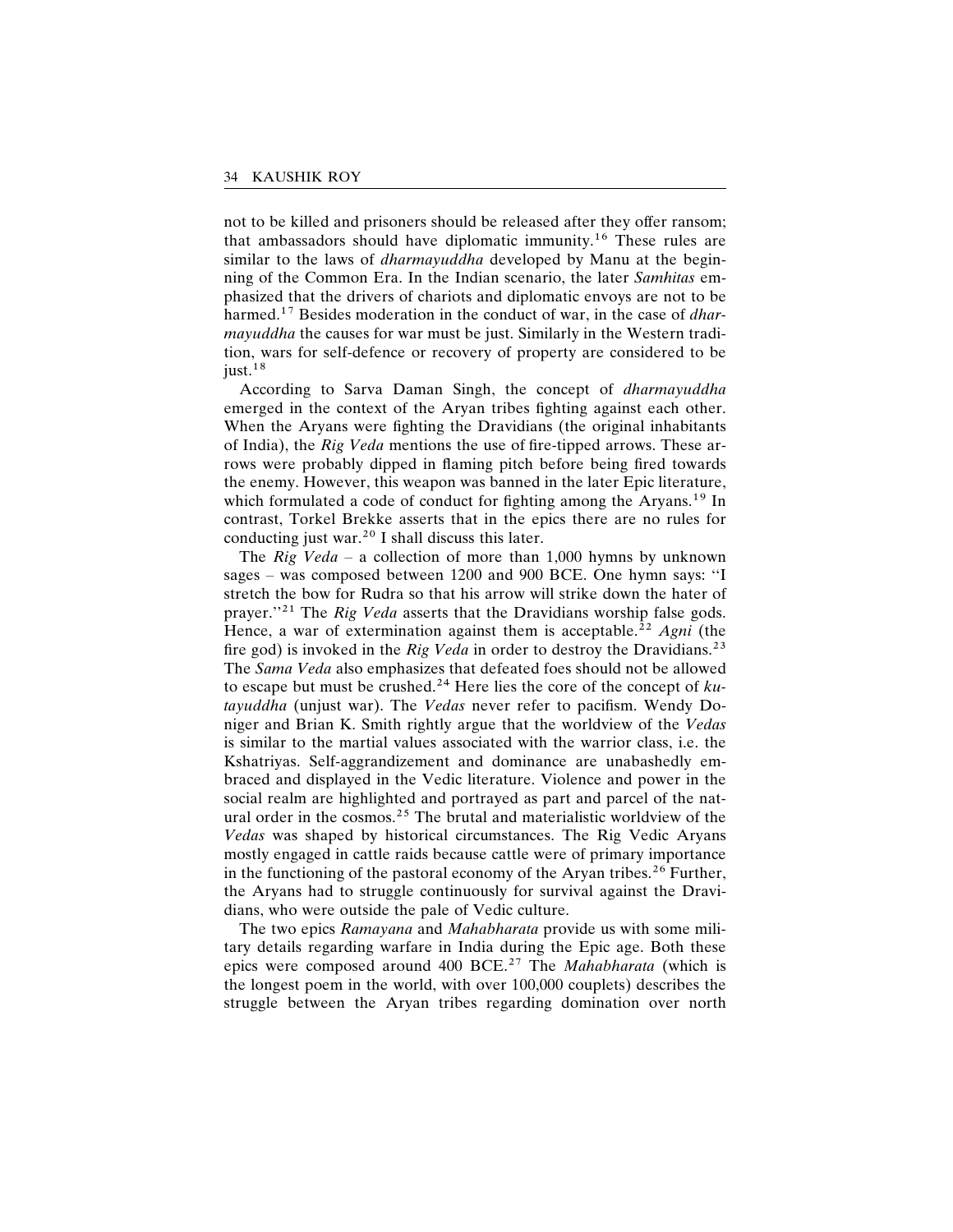India.28 The Ramayana portrays Aryan expansion against the Dravidians of south India. From the Ramayana it is clear that, in order to defeat the numerically superior Dravidians, the Aryans resorted to the strategy of "divide and rule",<sup>29</sup> which later became *bheda* (encouraging internal dissension) for Kautilya and a principal component of his kutayuddha. Further, guile, treachery and viciousness characterized the Aryan conduct of warfare against the Dravidians.<sup>30</sup>

The *Mahabharata* depicts the struggle between two Aryan tribes – the Pandavas and the Kauravas. The Pandavas started dharmayuddha against the Kauravas only when the policies of sama (conciliation), bheda (fomenting internal dissension) and dana failed. Dana is not bribery, as Nick Allen translates it, $31$  but means gift-giving out of generosity. In the Mahabharata, two military schools exist. The dominant school propagates dharmayuddha. This school argues that war must be fought between equals in accordance with the heroic ideals. But Lord Krishna, on the side of the Pandavas, and Aswathama, a Kaurava warlord, supported  $kutayuddha.<sup>32</sup>$  The *Mahabharata* emphasizes the importance of commanders for conducting kutuyuddha successfully. The Kaurava chief Duryodhana says that, without a good general, even a mighty army dissolves into a swarm of ants. $33$ 

### Kautilya's kutayuddha: 300–100 BCE

According to one tradition, Kautilya (also known as Chanakya) was the principal minister of Chandragupta Maurya, who founded the Maurya empire in 319 BCE.<sup>34</sup> Kautilya's Arthasastra, composed around 300 BCE, is both a handbook for rulers on the management of their duties as well as a discussion on abstract politics.<sup>35</sup> Realism is defined as power politics shaped by political and military reasoning completely dissociated from religious morality.36 Kautilya is a realist, but refers to dharma as the duties of the king. Brekke claims that the Arthasastra represents the ideal of prudence, which was opposite to the heroic ideal as espoused in the two Hindu epics. $37$ 

Kautilya writes that the object of a ruler is first to protect his territory and secondly to acquire more territory from other rulers. Kautilya portrays inter-state relations as a circle composed of various kingdoms. This is known as the *mandala* theory. The *mandala* is full of disorder, chaos and anarchy, a situation that is dangerous for everybody. The only security in such a dangerous, fluid situation is power. For Kautilya, strength is power and every state follows the policy of power politics. Hence, struggle between the various kingdoms is inevitable. The most successful ruler among the circle of kings is known as the vijigishu.38 Kautilya's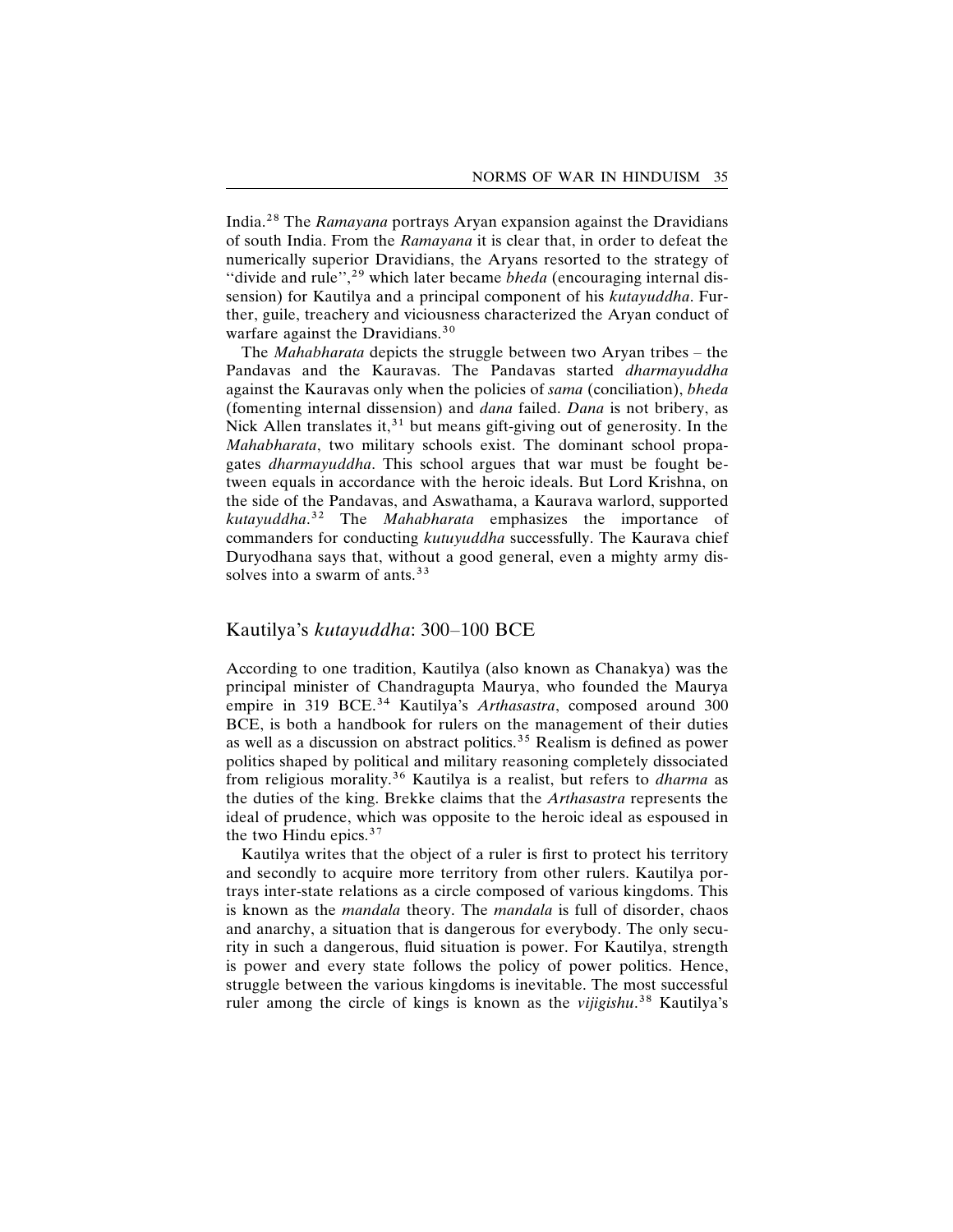focus was on chara (espionage department), both for surveillance of subjects and for collecting military intelligence. As regards surveillance of civil society, the Arthasastra emphasizes watching the movements of state officials and the high castes, $39$  probably because the high castes were economically powerful and literate and controlled the state bureaucracy. So Kautilya perceived a threat from them.

Brekke asserts that Kautilya in particular and the Hindu theoreticians in general failed to distinguish between internal sedition and external war.<sup>40</sup> One can argue that Brekke is interpreting Indian military philosophy from a European perspective. Carl von Clausewitz's bipolar, watertight compartmentalization of warfare into inter-state war and intra-state war is not universally applicable. For Kautilya and the later Hindu theorists, internal rebellions and external wars are interrelated. Kautilya declares that internal rebellions are often sponsored by external powers and, as a result, low-intensity war often escalates into inter-state war.<sup>41</sup>

Like Niccolò Machiavelli, Kautilya claims that the end justifies the means. The basic components of Kautilya's kutayuddha are intrigues, duplicity and fraud. Kautilya advocates the use of wine, women, poison and spies for achieving victory.42 Interestingly, both Aristotle (384–322 BCE) and Kautilya said that tyrants employ female spies for gathering intelligence about their subjects.43 For Kautilya, internal dangers are more important than external threats posed by neighbouring states. Kautilya warns the king that palace rebellions could occur owing to the participation of members of the royal families and of top officials such as generals and ministers in intrigues and sedition directed against the ruler. The leaders of the rebels should be won over. If that is not possible, then they must be assassinated. Kautilya continues by stating that continuous conflicts between various groups within the kingdom and among external neighbours would aid the *vijigishu* to maintain his power.<sup>44</sup> Instead of the overt application of military force, Kautilya focuses more on bheda (sowing dissent and disunity among the enemy).45 In the paradigm of dharmayuddha, bheda is used to avert war; in the paradigm of kutayuddha, in contrast, bheda is used merely as a technique to weaken the enemy before initiating a regular attack. Only if subterfuges fail does the *vijigishu* have to resort to warfare with his army.<sup>46</sup>

Instead of a set-piece battle, Kautilya advocates an attrition strategy. He proposes the slow destruction of the enemy kingdom through harassment by the *vijigishu* and his allies.<sup>47</sup> When fighting a war, the *vijigishu*, instead of launching a frontal attack, should implement kutayuddhavikalpa.48 I translate this term as the use of alternative deception tactics. This concept is similar to the advocacy by the Chinese military theorist Sun Tzu (sixth century BCE) of the use of unorthodox techniques against the enemy.49 Special commando units, says the Arthasastra, are to be sta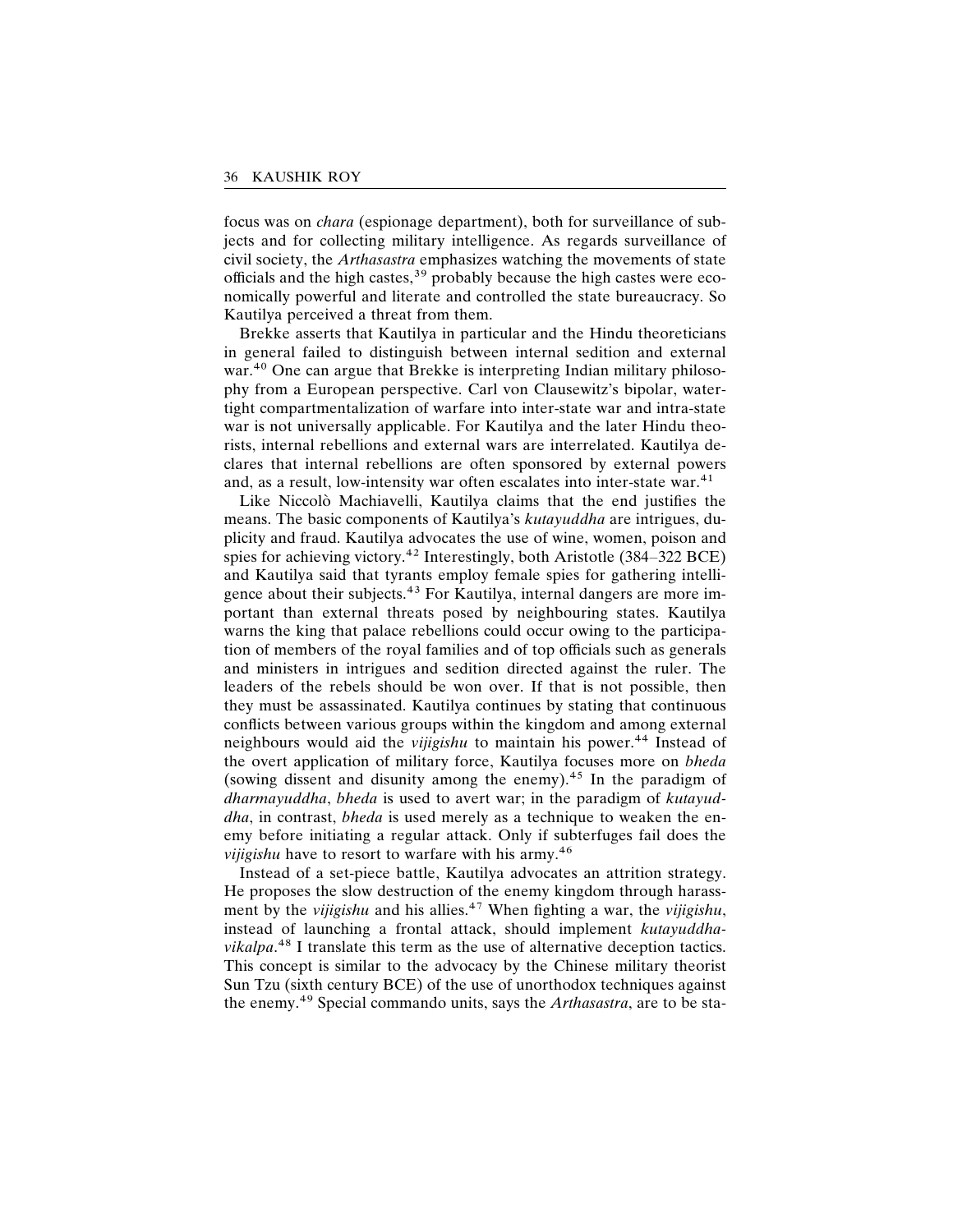tioned on the battlefield, whose duty is to kill the enemy commanders during combat.<sup>50</sup> For Kautilya, the use of a reserve force for winning a battle is a must.<sup>51</sup> One important component of *kutayuddha* is the preemptive strike.<sup>52</sup> The effective implementation of deceiving tactics, surprise attacks and the timely use of reserves, asserts Kautilya, requires drilling the troops with weapons in peacetime.<sup>53</sup>

Parallel with Kautilyan thought, an alternative philosophy evolved in north India within more or less the same time-frame. Gautama Buddha and Mahavira, the founders of Buddhism and Jainism, vigorously preached ahimsa (non-violence). The parallel figure in Chinese philosophy is Confucius (551–479 BCE), who emphasized public and private morality. Confucius declared that governments are maintained by the mandate of heaven, which could be gained by promoting the welfare of and justice for their subjects.<sup>54</sup> For Confucius, conflict is inappropriate for civilized men.55 It is to be noted that in fourth-century BCE China, Mencius, a follower of Confucianism, argued in contrast to Sun Tzu that all those who advocate warfare and military expertise are criminals.<sup>56</sup> In the context of India, Chandragupta Maurya's grandson, Emperor Asoka (261–226 BCE), was influenced by Buddhism and was the greatest proponent of ahimsa. However, he did not disband his army. Though he focused on welfare measures to avert discontent among his subjects, the well-trained army under direct control of the emperor remained as a deterrent against internal uprising and external invasion.<sup>57</sup>

## Post-Kautilyan synthesis: Common Era – 900 CE

S. K. Bhakari asserts that the tightening of the social system based on four varnas (castes) and the emphasis on stasis by the Hindu religious literature of the post-Kautilyan era obstructed intellectual innovations, especially in military affairs. The Hindu texts prohibited foreign travel, discourse with foreigners and overseas commerce. All these prohibitions resulted in the obstruction of the free flow of ideas and subsequent technological stagnation.58 Jagadish Narayan Sarkar supports Bhakari's views and writes that both Kamandaka (who operated in the seventh century CE) and Somadeva Suri (a Jain saint who lived around the tenth century CE) emphasized the fourfold army comprising infantry, cavalry, elephants and chariots, though chariots had become useless several centuries earlier.<sup>59</sup> An analysis in a chronological manner of the texts generated by the Hindu theoreticians in the aftermath of the Arthasastra shows that the Hindu theoreticians attempted to blunt Kautilya's focus on kutayuddha and tried to integrate his teachings within the paradigm of dharmayuddha.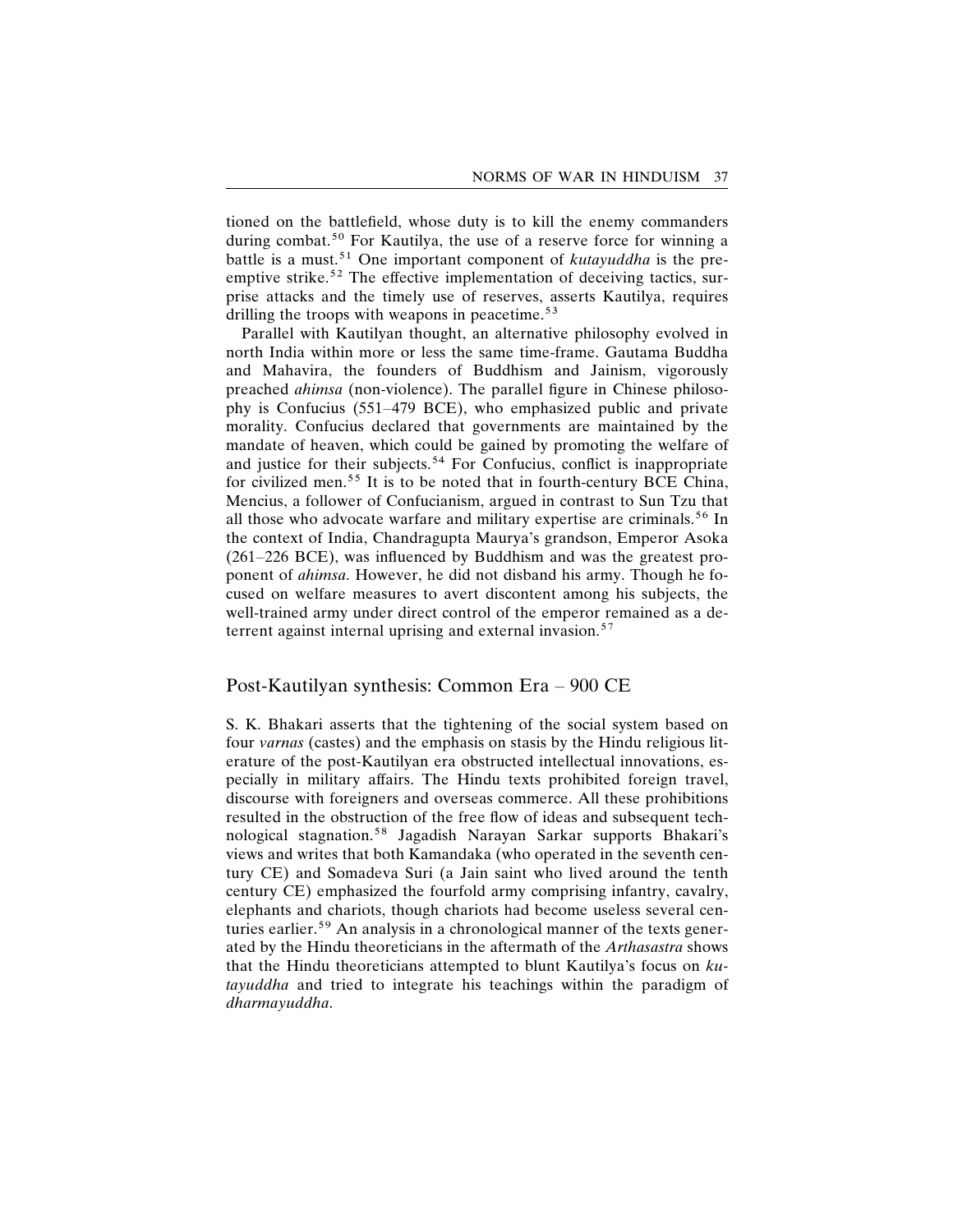The greatest challenge to Kautilya's kutayuddha came from Manu's Manusmriti (The Laws of Manu), which sought to articulate an eternal science of politics. Manu was also responding to the challenge posed to Hinduism by the heterodox sects such as Buddhism and Jainism, and produced what could be termed ''orthodox Brahmanical literature''. We know next to nothing about the personal life of Manu. This is because Manusmriti, like all other Hindu religious texts, hides its true authorship in order to posit its own claim as transcendental and absolutely true. Religious discourse is assumed by Hindu teachers to express the ''Words of  $God$ ".<sup>60</sup>

Manu, like Kautilya, accepts that the mandala is composed of a circle of 12 kings and that a strong monarchical government is necessary for establishing order in the real world.<sup>61</sup> Manusmriti does not propagate antimilitarism. Manu, following Kautilya, writes that a kingdom is composed of seven interrelated constituents: ruler, ministers, capital, people, treasury, forts and army.<sup>62</sup> The duty of a righteous king is to rule and to punish transgressors in his realm. One of the principal components of proper rule is fear, and the instrument for projecting fear is the danda (force/coercion, i.e. the army). Victory favours the righteous; a king can be righteous only if he follows the ways of dharma and conducts warfare in accordance with the normative model of dharmayuddha. Manu built on the rules of dharmayuddha, which he had inherited from the Vedas. Manu wrote that, in dharmayuddha, the use of poisoned, barbed or burning arrows is not permitted. Further, enemy soldiers who are intent on surrender or have lost their weapons in combat are not to be killed. Enemy prisoners are to be protected and a retreating enemy army is not to be attacked.63 Manu says that it is the duty of the Kshatriyas to take part in the defence of the realm.64 This is necessary because Manu, influenced by the Rig Veda, asserts that only the Kshatriyas are capable of conducting dharmayuddha.

One of the characteristics of dharmayuddha is its defensive nature. Hence Manu, unlike Kautilya, overemphasizes the importance of forts. Strategic defence based on positional warfare is the credo of the strategic theorists of dharmayuddha. Forts for Manu are important for supplying the field army.<sup>65</sup> Even Kautilya, the most vigorous proponent of  $ku$ tayuddha, argues against a strategic offensive policy. The vijigishu is advised to confine his activities within the subcontinent. This is probably because of the geographical insularity of India and also the vast size of the subcontinent.66 In a just war, the strategic objectives of warfare must be limited. Similarly in the Bible and in the rabbinic tradition, asserts Norman Solomon, campaigns beyond the borders of Israel were not allowed during war against the idolaters.<sup>67</sup>

Banabhatta wrote the Harsacharita in the mid seventh century CE. It is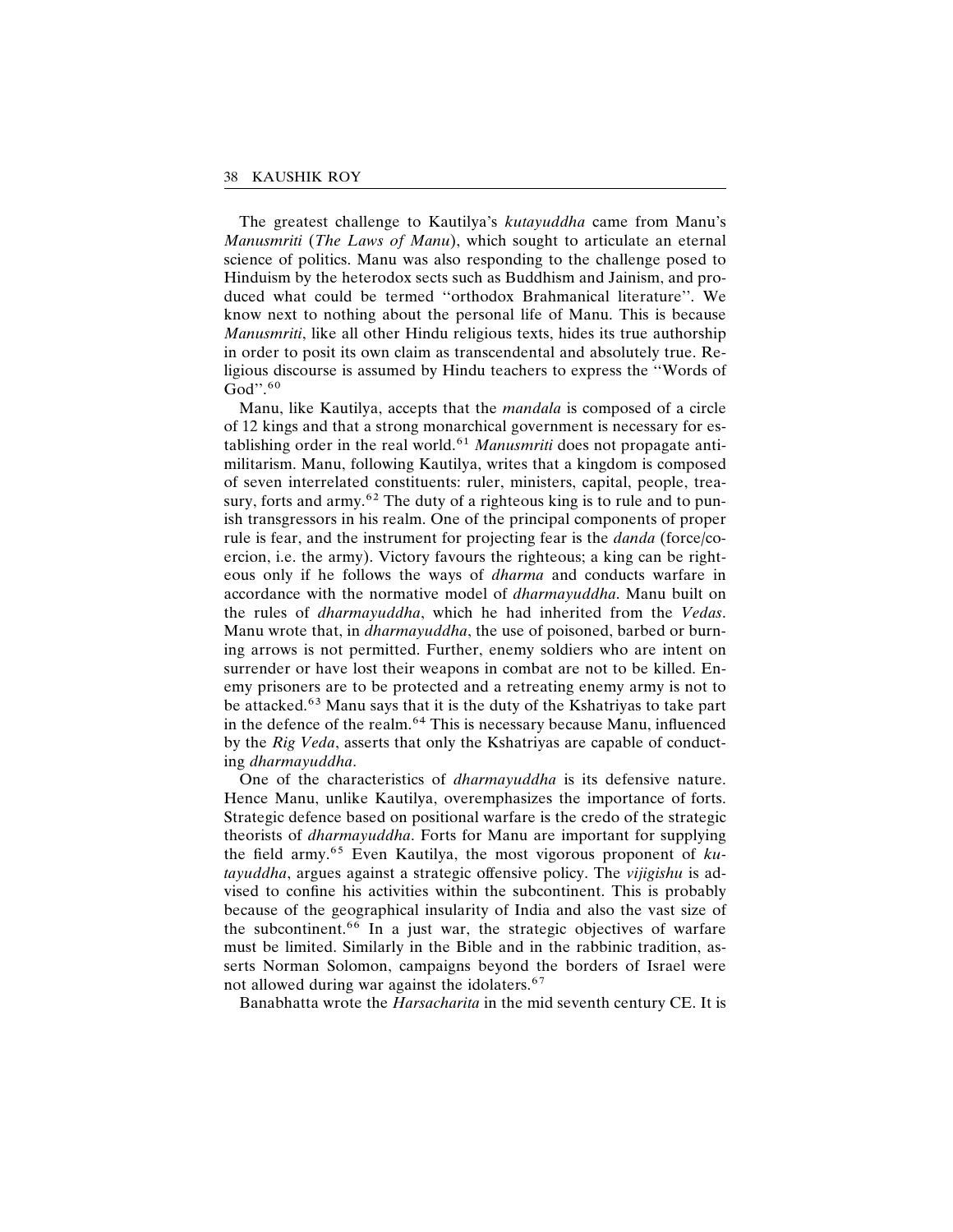a historical romantic fiction occurring in the reign of King Harshavardhana of Kanauj (606–648 CE). Banabhatta accepts that the *vijigishu* should try to implement the policy of *digvijaya* (conquest of the subcontinent). He warns the *vijigishu* that he must be aware of his enemies, who might try to wage *kutayuddha*. The tactics of *kutayuddha* involve kidnapping the royal ladies of hostile kings, the assassination of enemy kings during diplomatic meetings, etc.<sup>68</sup>

Kamandaka's Nitisara (Essence of Statesmanship) was composed between the sixth and the seventh centuries CE. He attempts to establish a balance between dharmayuddha and kutayuddha. Like Kautilya and Manu, Kamandaka notes that a state is composed of seven interrelated elements. Kamandaka slightly modifies Manu's ideas by fusing capital and people into an element that he calls kingdom and introducing a new element, allies. Kamandaka, like Kautilya and Manu, accepts that the duty of a righteous king is to protect his subjects from both internal and external dangers. Military power is the product of three elements: forts, the treasury and the army. Kamandaka, probably influenced by Emperor Asoka's welfare measures, advises the ruler to depend on good governance, focusing especially on the economic prosperity of his subjects instead of military might for preventing internal rebellions. Kamandaka emphasizes self-restraint on the part of the *vijigishu* and discourages an overtly aggressive strategy. In contrast to Kautilya but like Manu, Kamandaka writes that a vijigishu must conduct dharmayuddha. Like Manu, Kamandaka says that the principal objective in war is not destruction of the enemy's army but capture of the enemy's forts.<sup>69</sup>

The *Panchatantra* is a collection of fables on *niti* (proper and wise conduct in life). Several tales in the Panchatantra focus on linkages between security and intelligence. In general, the *Panchatantra* provides a realist interpretation of society. The basic message is that what often seems superficially to be the reality is actually deceptive. Again, past experience and the study of history are considered important for gaining insights regarding the future conduct of policy. Like the writings of Kautilya, Manu and Kamandaka, the Panchatantra emphasizes the importance of winning and retaining intelligent allies.70 One can see the influence of Kautilya in one of the verses of the Panchatantra, which notes that ''intelligence is power".<sup>71</sup> The *Panchatantra* gives importance to loyal warriors with martial instincts. One verse notes: ''One who finds in battle peace, Free from questionings, thinks of exile as of home, Is beloved of the kings."<sup>72</sup> Following Kautilya, the Panchatantra notes the importance of training for combat. One verse claims that the usefulness of the horse and sword depend on the quality of the user.<sup>73</sup> Finally, emphasizing *kutayuddha*, the Panchatantra concludes that when a soldier enters combat he should not think of right and wrong.<sup>74</sup>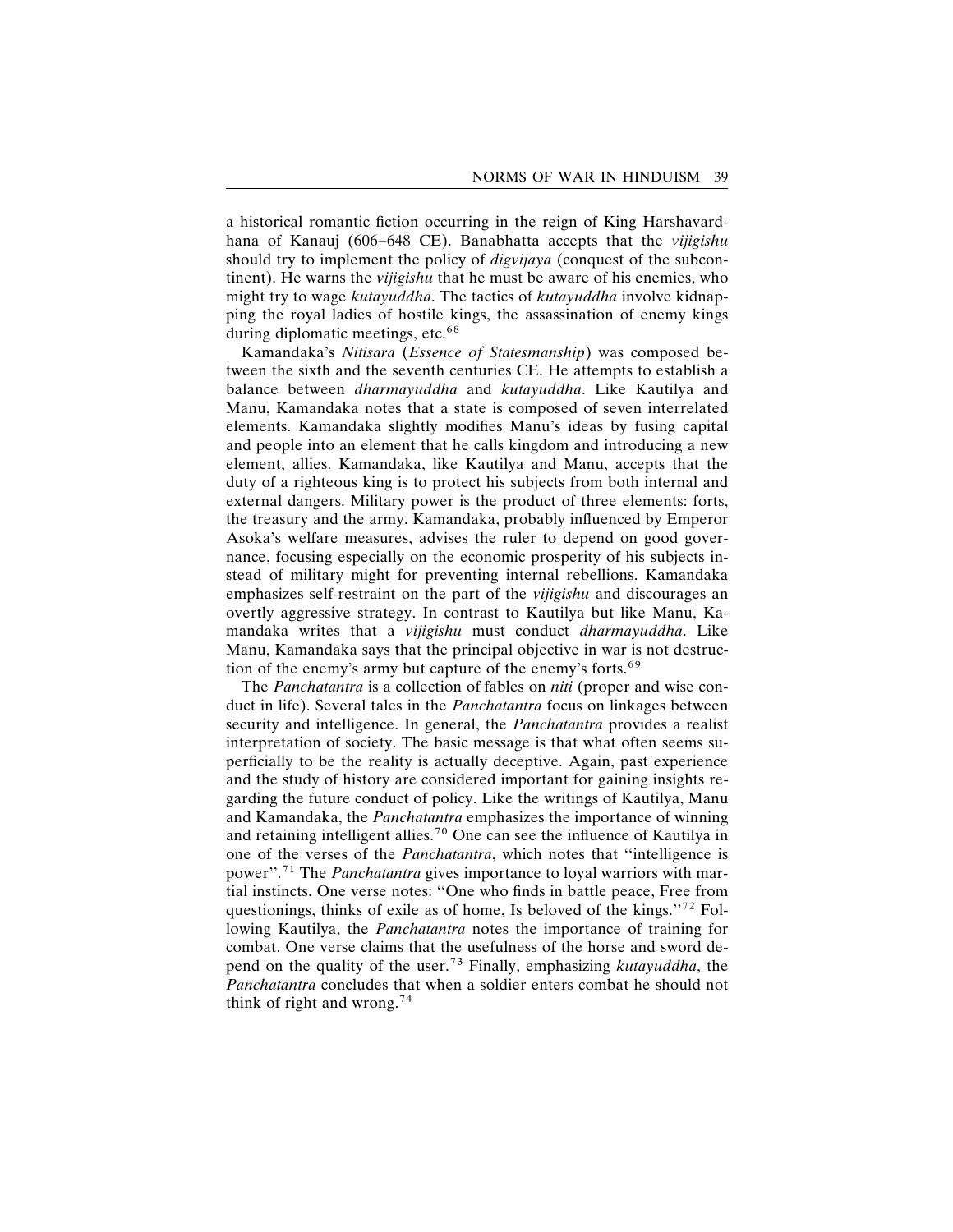Narayana, a worshipper of the god Shiva, was the court poet of Dhavala Chandra, who was a governor of the Pala empire in eastern India. Besides writing poetry, Narayana was also an erudite grammarian and philosopher, and composed the Hitopadesa sometime between 800 and 950 CE. The Hitopadesa contains extracts from the Ramayana, the Mahabharata, the Puranas, the Panchatantra, the Arthasastra and the Nitisara. The Hitopadesa, like the Panchatantra, is a collection of fables in prose, whose objective is to impart instruction in worldly wisdom and statecraft. The Hitopadesa offers a coda that includes elements of both dharmayuddha and kutayuddha. Following Kautilya, Manu and Kamandaka, Narayana emphasizes that the duty of the king is to protect the populace. In a tone similar to Kautilya, the Hitopadesa asserts that, before starting vigraha (war), spies should be sent to the enemy territory to gather military intelligence. The Hitopadesa tells us that, in cases of war between two groups with equal military power, victory will go to the side that resorts to cunning in order to get inside the enemy citadel. Here one finds the influence of kutayuddha. During combat, writes Narayana, a warrior should be as bold as a maiden who abandons all modesty while making love. However, following the normative model of dharmayuddha, Narayana enjoins that a diplomatic envoy from the enemy should never be harmed.75

The only voice of brutality imbued with an aggressive sense of realism among the post-Kautilyan theorists was Sukra, the author of Sukraniti, which was composed around 900 CE. He proclaims that for a weak king the only method of survival is to conduct kutayuddha, which involves attacking the enemy from the rear.<sup>76</sup> And if the weak king's regular army is too weak to engage in any sort of battle with the enemy force, then, says Sukra, the weak king should engage in guerrilla warfare. Influenced by Kautilya, Sukra writes that, like a robber, the king should suddenly attack the enemy and, after harassing the hostile force, should retreat. Here one finds the origins of the concept of mobile guerrilla warfare, which the Marathas (Hindus of west India) followed during the eighteenth century. Following the Panchatantra, Sukra claims that the enemy should be totally annihilated. A defeated enemy who is not annihilated is dangerous. Like an outstanding debt, it can grow and in future become a threat.<sup>77</sup> He argues that the army constitutes the principal strength of the government. Military power is the product of an amalgamation of weapons, military leadership and the physical strength of the soldiers. The only way an enemy can be subdued efficiently is by using the army. Sukra's realism is evident in the force structure he portrays for an efficient army; in contrast to most Hindu theoreticians, Sukra warns against over-dependence on elephants. He advocates an army composed of infantry and cavalry, with bulls and camels for logistical purposes. To raise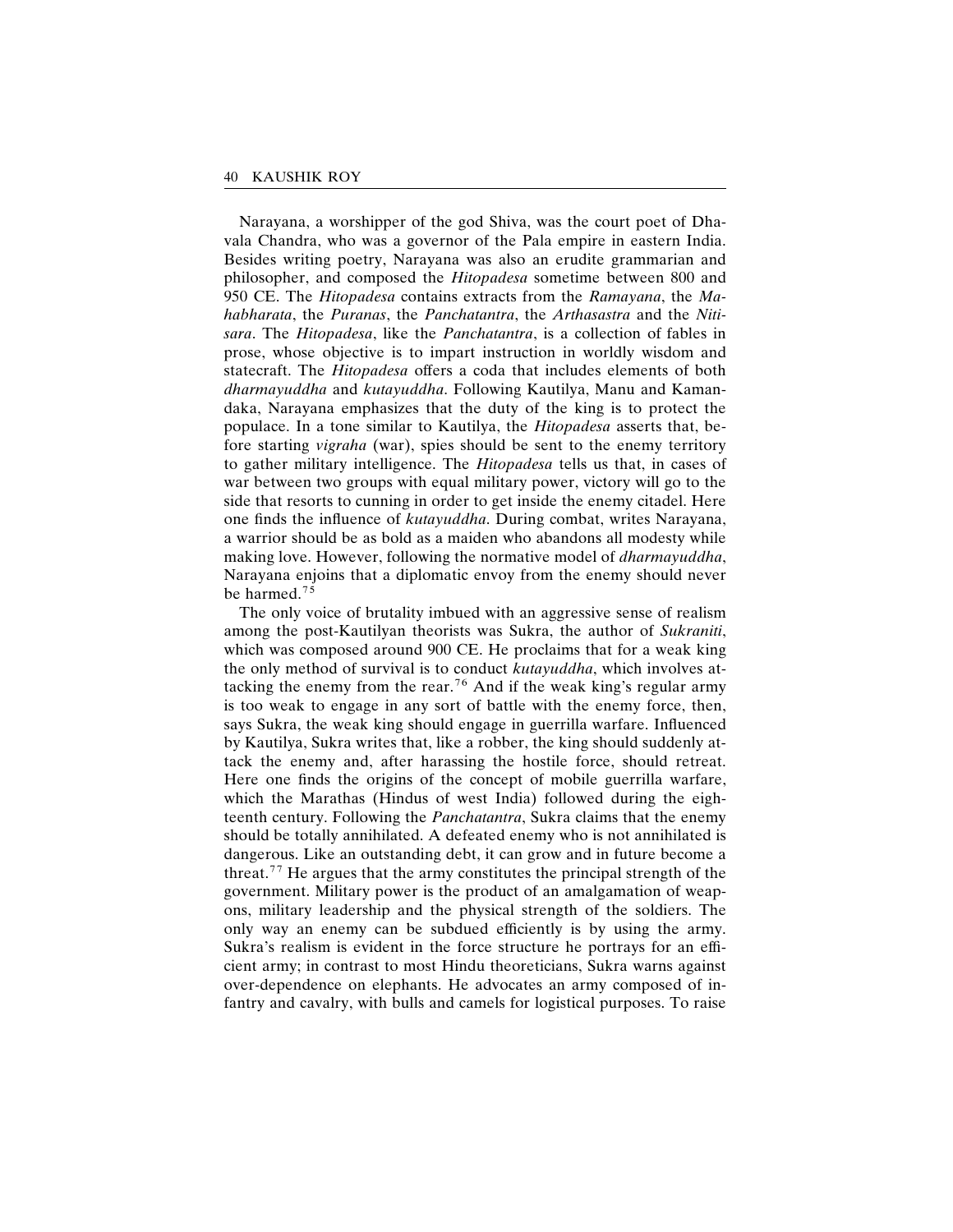the combat effectiveness of the army, Sukra, like Kautilya, emphasizes regular pay for the soldiers, intense pre-battle training, strict discipline and proper diet.78

In sum, even those authors who were advocates of dharmayuddha did not oppose inter-state warfare. Herein lies the basic difference between Hindu philosophy and Western theorists of perpetual peace. Whereas Jean-Jacques Rousseau and Immanuel Kant consider war to be a condition that can be expunged from international society (especially the society of democratic states),<sup>79</sup> the theorists of both *dharmayuddha* and kutayuddha agree on the inevitability of inter-state war. It remains true, however, that the supporters of dharmayuddha are keen to reduce the distressing effects of war on society. Hindu intellectuals after Kautilya are aware to a greater or lesser extent of the importance of dharmayuddha and kutayuddha. But most of them concentrate on power politics within the subcontinent. The Hindu texts show a lack of awareness regarding the nature of political and military power outside India, and this had disastrous consequences for the Rajputs, who had established numerous principalities in west and north India during early medieval times.

#### Hindu military theory in the Islamic era: 1000–1700 CE

From 900 CE onwards, the Turks, who had accepted Islam, started attacking India from Afghanistan. By 1200 CE they had conquered north India. The Muslim domination of South Asia continued until the rise of British power in the second half of the eighteenth century. Despite the Islamic Turkish versus Hindu confrontation being a case of a clash of civilizations, certain similarities as well as dissimilarities were present in the Islamic and Hindu philosophies of warfare.

One of the principal weaknesses of Hindu philosophy is that it emphasizes caste divisions, whereas Islam focuses on social solidarity and the equality of the faithful.<sup>80</sup> Hence, in Islamic philosophy every Muslim is a soldier, but according to Hindu philosophy not every Hindu can be a soldier. Only the Rajputs or Thakurs, i.e. Kshatriyas, who were India's hereditary class of warriors, were considered true soldiers by the Hindu theorists of ancient and medieval India. The exception was Kautilya, who advocated the recruitment of all castes in the army. The Turks who invaded India emphasized *al-harb khada*, which means deception in warfare. Interestingly, this concept is similar to the role of deception in warfare as highlighted by the theorists of  $kutayuddha.<sup>81</sup> Fakr-i-Mudabbir, a$ thirteenth-century Indian Muslim theorist, like Sukra refers to midnight raids on enemy camps.82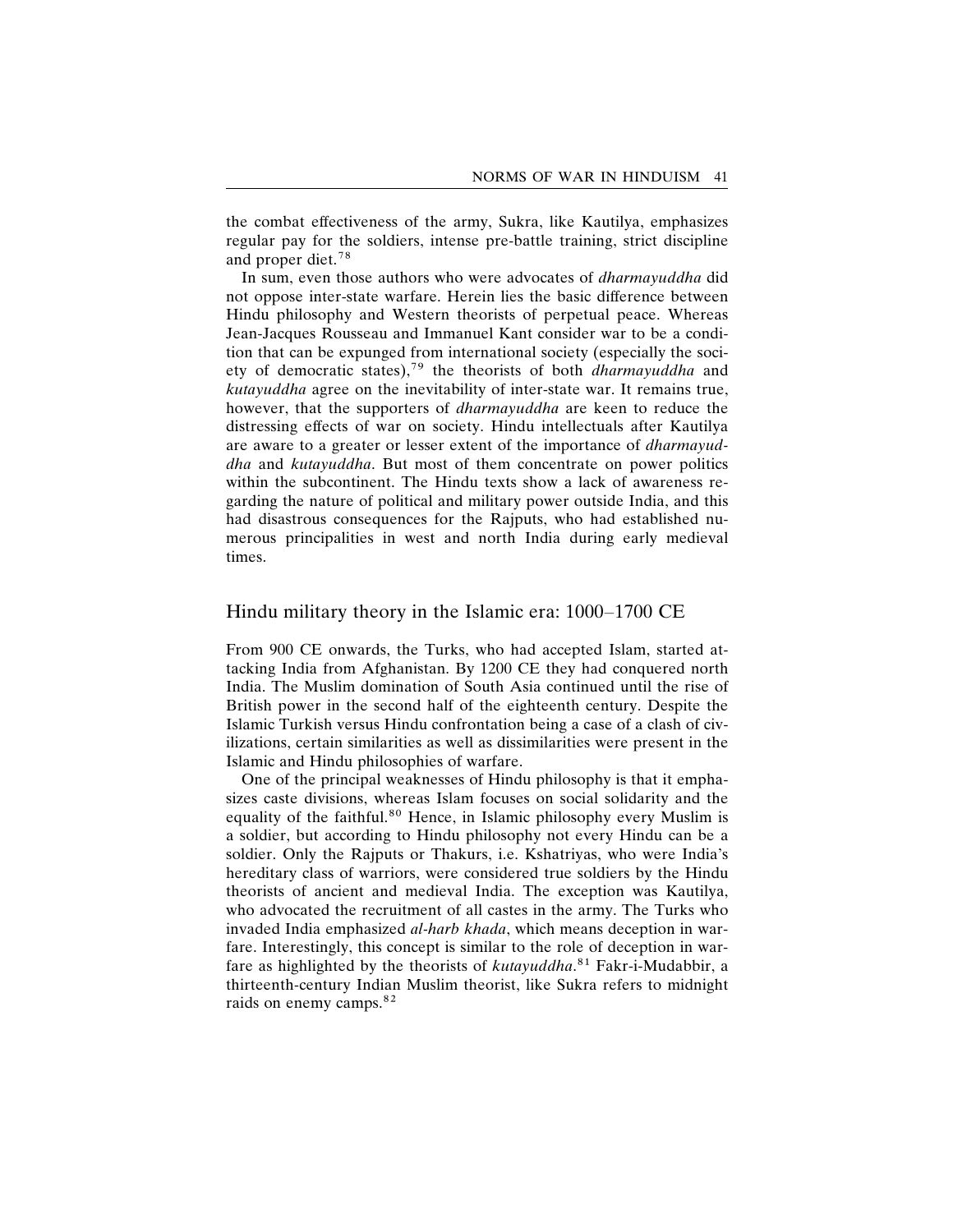#### 42 KAUSHIK ROY

The Turks were opposed by the Rajputs. The Rajputs were somewhat similar to the bushi, an order of professional fighting men who emerged in medieval Japan.83 In contrast to the Islamic Turkish culture of warfare, the Rajput code of warfare, which evolved from the code of dharmayuddha, was against launching surprise attacks. The principal component of Rajput military culture was chivalry, which was an essential element of kshatradharma. It emphasized the vanity of personal valour. This often resulted in battles degenerating into hand-to-hand combat. Occasionally, battles became a contest between champions or chosen warriors. The Rajput culture was geared to display individual bravery in battle. As enjoined in the Rig Veda, a warrior fulfilled his duty towards his master and acquired honour by becoming a martyr. Warfare was regarded as somewhat similar to sport. Practising intrigue was regarded as unacceptable for honourable and dignified warriors. Tactical retreat and nocturnal attacks, following Manusmriti, were looked down upon. A true Rajput when defeated was never supposed to leave the battlefield alive. Hence, during crisis situations, the Rajput warriors took opium and dressed in saffron coloured robes, because this colour represented death for them. Their aim was to sell their lives at the highest possible price to the enemy. It is to be noted that the medieval Japanese warriors' code of honour also dictated that, when defeated, the soldier should commit suicide by disembowelment. To sum up, the individualistic honour of the Rajputs prevented the development of largescale, coordinated, bureaucratic warfare. Their Muslim adversaries commented that the Rajputs knew how to die but not how to fight.<sup>84</sup> The Rajput concept of chivalry was somewhat similar to the West European knights' chivalrous warfare. The medieval West European code of chivalry demanded that a defeated enemy be given quarter, and that prisoners were treated as gentlemen and later released for ransom.<sup>85</sup>

In 1192 CE, when Muhammad Ghori, the ruler of Ghur in Afghanistan, invaded India, the leader of the Rajput Confederacy was Prithviraj Chauhan, the ruler of Ajmir. Prithviraj, despite possessing numerical superiority, did not immediately attack Muhammad Ghori. Instead, in accordance with the creed of dharmayuddha, Prithviraj warned Ghori saying that, if he agreed to retreat, then the Ghorid army would be allowed safe passage. Ghori said that he would retreat and requested that Prithviraj suspend hostilities. The ruse was completely successful; Ghori launched a nocturnal attack on the unsuspecting Rajputs. The next morning Ghori launched a full-scale attack on the disordered Rajputs at Tarain and defeated them.86

The overemphasis on positional warfare by Kautilya and the later Hindu theoreticians also encouraged the Rajputs to opt for static defence based in forts. The Panchatantra notes that the forts were to be protected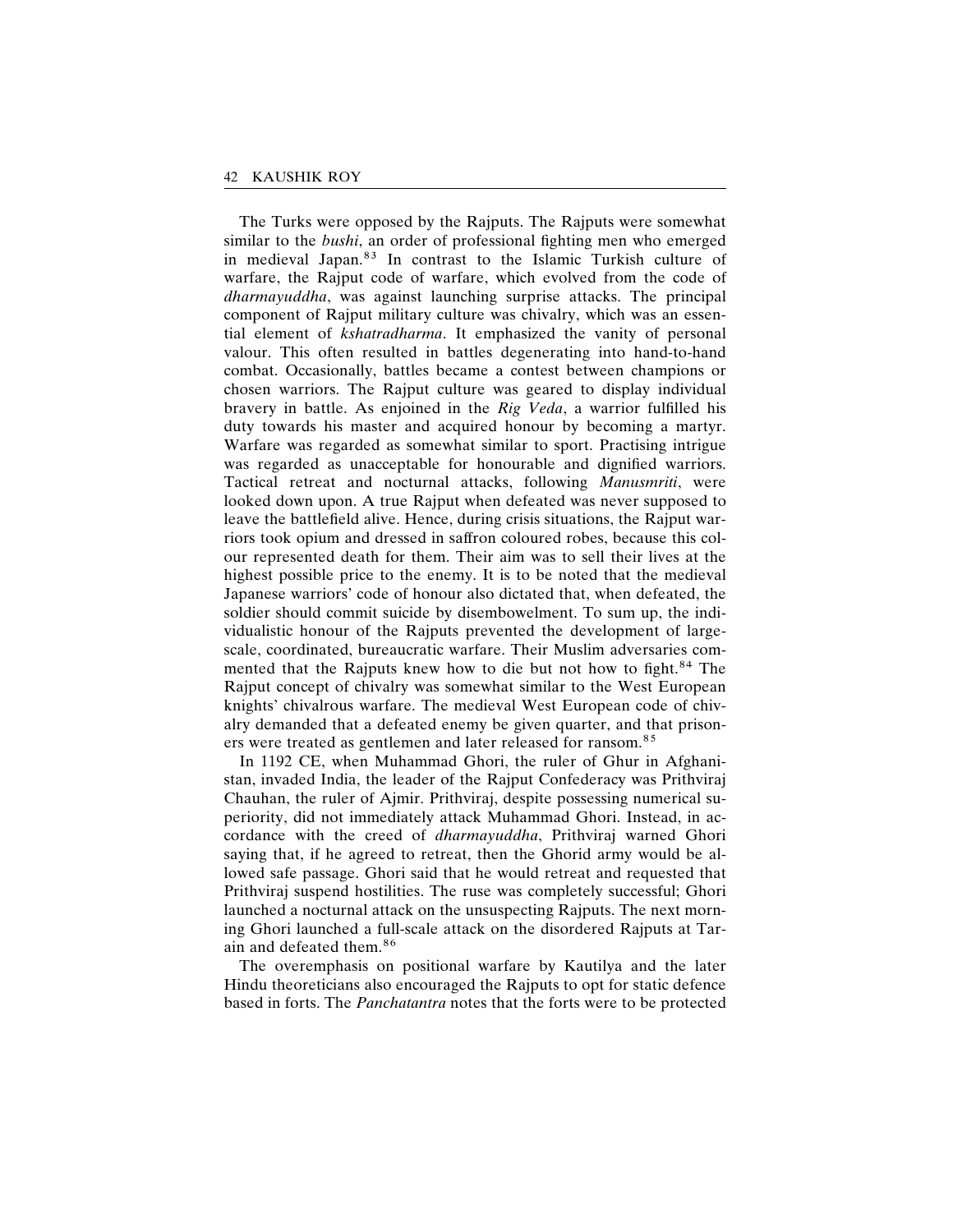with bushes, walls and moats. Further, the gates of the forts must be covered with catapults and the doors should have bolts, bars and panels.<sup>87</sup> A belt of thick thorny bushes surrounded the fort of Ajmir. The fort of Multan had four gates and was surrounded by a moat, and the fort of Jalor had gates protected by bastions.<sup>88</sup> Manusmriti considers hill forts as being most effective. Many medieval Rajput forts such as Devagiri, Asirgarh, Champanir and Raisen were built on hilltops.89

Certain similarities exist between dharmayuddha and jihad (holy war). Dharmayuddha could be initiated only by the righteous king for establishing dharma. Similarly, just war in the Islamic tradition requires a just cause, virtuous intent and a legitimate authority. Dharmayuddha allows the righteous king to utilize force for the destruction of rebels within Hindu society. Similarly, jihad could be conducted against Muslims challenging the policy of the established leadership.<sup>90</sup> Ziauddin Barani (a Muslim intellectual of fourteenth-century India), like Sukra, says that kingship is army and army is kingship.91 Andre Wink asserts that both the Hindus of ancient and early medieval India and the Muslim rulers during the Middle Ages failed to develop strong centralized bureaucratic states because both Hindu and Muslim political theories portray sovereignty not as unitary but as bifurcated. Bheda for Hindus and fitna (strife, internal rebellions) for the Muslims were necessary components in the rulers' expansionist policy for establishing a divisive sovereignty.<sup>92</sup> The politics of fitna by the Muslim rulers of medieval India involved bheda backed by danda (military power), which resulted in the absorption and accommodation of potential rebels.<sup>93</sup> Only in the eighteenth century did the British establish a centralized agrarian bureaucratic state in the subcontinent.

# Hindu militarism and anti-militarism under the British empire: 1750–1947 CE

The Hindu religious tradition was not characterized by pacifism during the eighteenth century. The large numbers of soldier monks in the service of regional polities in the eighteenth century point to the fact that discipline, hierarchy and institutional loyalty, which were integral to monastic life, were easily transferred to military service.<sup>94</sup> In W. G. Orr's view, warrior Hindu religious ascetics emerged in India in response to the violence displayed by the armed Muslim faqirs against the Hindu ascetic orders.95 The armed Hindu religious ascetics did not accept the doctrine of ahimsa (non-violence). They were known as Gosains and Dasnamis, and worshipped Shiva and Vishnu. Asceticism for the Gosains did not involve love for a distant forgiving god, but entailed becoming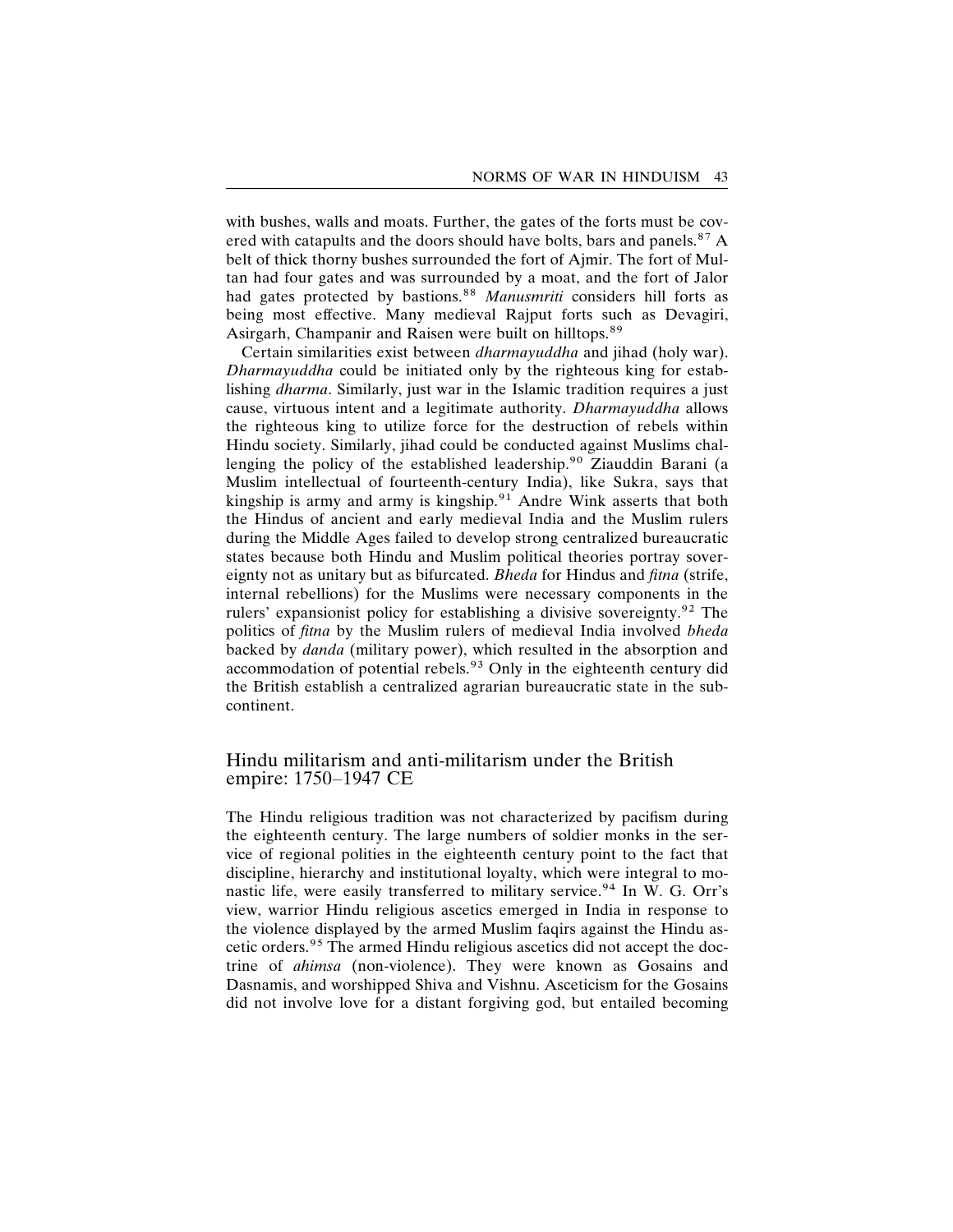god-men by acquiring political, financial and military power. They indulged freely in liquor and sex. They were attached to the akharas (monastic orders), which were ruled by the mahants. In the akharas thousands of retainers were inculcated from childhood in complete submission to the mahants. Hence, these ascetic recruits made disciplined soldiers. The rulers also employed Gosains as spies and secret assassins. Thus, they functioned as tools for conducting kutayuddha.<sup>96</sup> It is to be noted that Kautilya had recommended the use of ascetics as spies and secret assassins.97 The self-abnegation of the Naga monks made them good soldiers, who functioned as shock troops. The Naga soldiers in the service of eighteenth-century Indian princes were adept at conducting nocturnal raids,<sup>98</sup> which constitute an element of *kutayuddha*.

The concept of war as shaped by Hinduism, and especially the karma theory, occasionally obstructed the adoption of new military technologies. During the seventeenth and eighteenth centuries CE, the Nayaka chieftains of Mysore were against the use of bows and guns. They considered the use of such weapons for long-distance killing to be unheroic and a variety of kutayuddha. Warriors indulging in kutayuddha, they believed, did not ascend to heaven after death. Righteous warfare, in their interpretation, involved a straight fight with swords and lances that resulted in heroic death.<sup>99</sup>

Toward the end of the nineteenth century, the British Raj was able to demilitarize the subcontinent. From the second decade of the twentieth century, a non-violent mass movement, led by Mohandas Karamchand Gandhi, challenged British rule in India. In order to sustain a nationalist struggle based on non-violent tactics (strikes, boycotts, etc.) against the British Raj, from the 1920s Gandhi emphasized the values of pacifism and tolerance. About the relationship between ahimsa and himsa (violence) in public affairs, Gandhi observed in 1942:

I believe that non-violence is infinitely superior to violence, forgiveness is more manly than punishment.... The religion of non-violence is not meant merely for the rishis [ascetics] and saints. It is meant for the common people as well.... For *satyagraha* [force of truth] and its offshoots, non-cooperation and civil resistance are nothing but new names for the law of suffering. The rishis, who discovered the law of non-violence in the midst of violence, were greater geniuses than Newton. They were themselves greater warriors than Wellington. Having themselves known the use of arms, they realized their uselessness, and taught a weary world that its salvation lay not through violence but through non-violence.100

Gandhi's pacifism was derived from the Jain and Bhakti movements' aversion to sacrificial violence.<sup>101</sup> For conducting struggles against the colonial state, Gandhi used satyagraha and ahimsa for his civilizational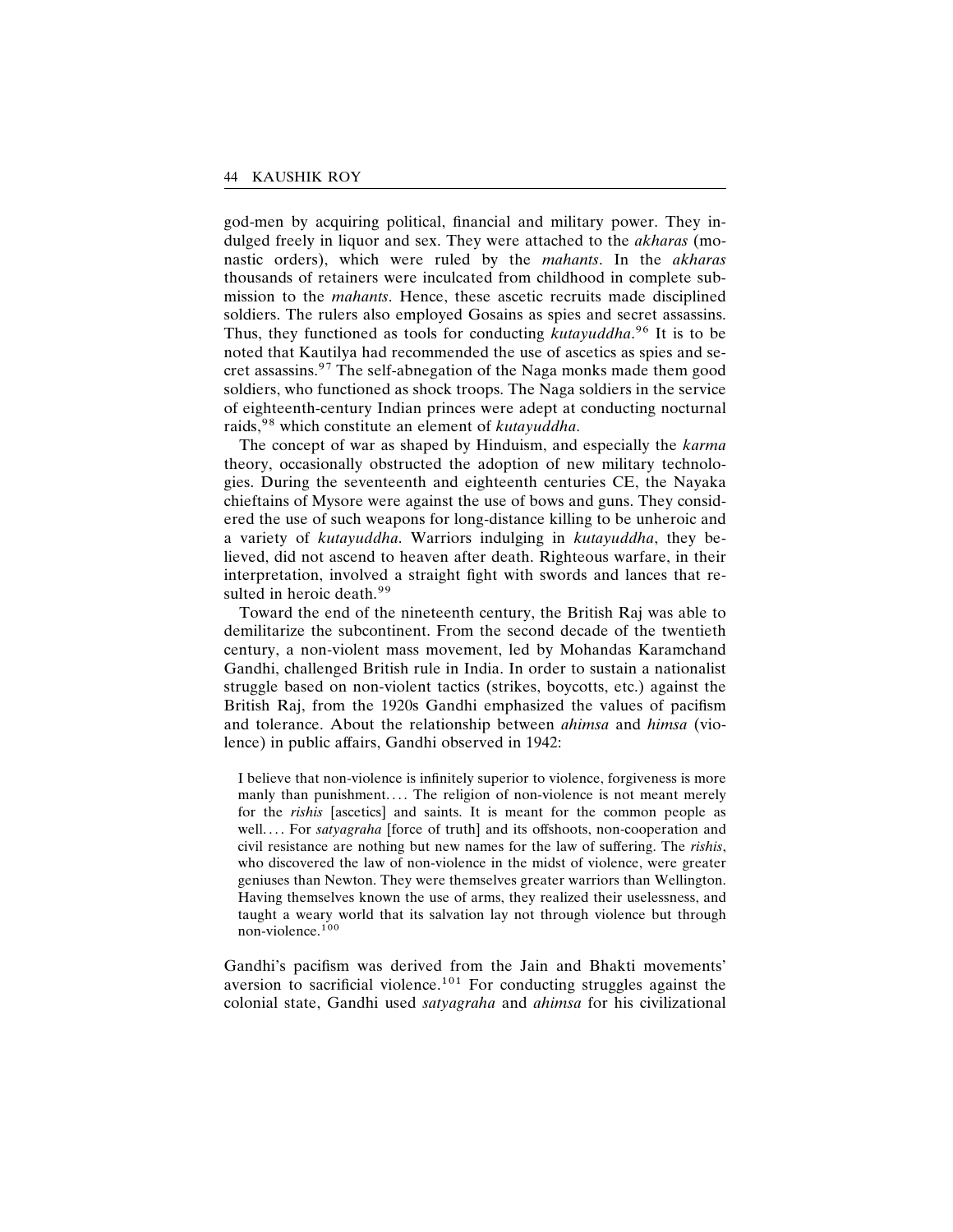critique of Western culture based on military power.<sup>102</sup> Gandhi's negative view of pre-modern armed Hindu ascetics was shaped by the bhakti or devotionalist culture that emerged in north India after 1400 CE. In accordance with the *bhakti* tradition, God is a distant loving entity who can be reached only by praying.<sup>103</sup>

Despite the presence of a large number of goddesses in Hinduism, the gods dominate the religious hierarchy. In the early Rig Vedic age, Brahma (the god of fire) was the principal god and during the later Vedic era Indra became the principal god. From the Common Era onwards, Lord Shiva (the god of destruction) was the principal god. However, from the sixteenth century onwards, a marginal strand within Hinduism, flourishing in Bengal, accepted Durga (the Mother Goddess of supreme power) as the most powerful among all the gods and goddesses. In the works of all the principal Hindu military theorists, women are marginal to the principal discourse. Sita and Draupadi play a marginal role in the Ramayana and the Mahabharata. Manusmriti completely subordinates women to men. However, from the second decade of the twentieth century, with the increasing participation of women in the nationalist movement led by the Indian National Congress, the political leaders had to map out a strategy for integrating women in the anti-colonial struggle. Within Gandhi's paradigm of non-violent Hinduism, women were subordinated to men. Whereas Gandhi conceived of a ''Sita-like passive role'' for Indian women in the struggle against the British, the Bengali nationalist Subhas Chandra Bose visualized a violent role for Indian women, modelled on Goddess Durga. With Japanese help, Bose set up the Rani Jhansi Regiment (named after the Rani of Jhansi, who led an armed struggle against the British during the 1857 Mutiny and subsequently became a nationalist icon and was compared to Goddess Durga) with Tamil women in Singapore during 1943, to conduct an armed struggle against the British in Burma.104

The early twentieth century also witnessed the emergence of militant aggressive Hindu nationalism among certain religious reformers in Bengal. Swami (religious leader) Vivekananda urged the rejuvenation of Indian society on the basis of aggressive Hinduism. However, his message had no overtly political objectives. Rishi Aurobindo was influenced by the yogic tradition in Hinduism and for a time supported revolutionary terrorism (throwing bombs at British officials, etc). It is to be noted that most of the Hindu warrior ascetics of pre-modern India practised yoga. The assumption was that yoga enabled them to discipline the mind (the term yoga means mental exercise or a sort of meditation). The first reference to yoga was found in the Upanishads, which were composed between 800 and 500 BCE. The Yogasutras, probably composed by Patanjali in the third century CE, state that through yogic practice one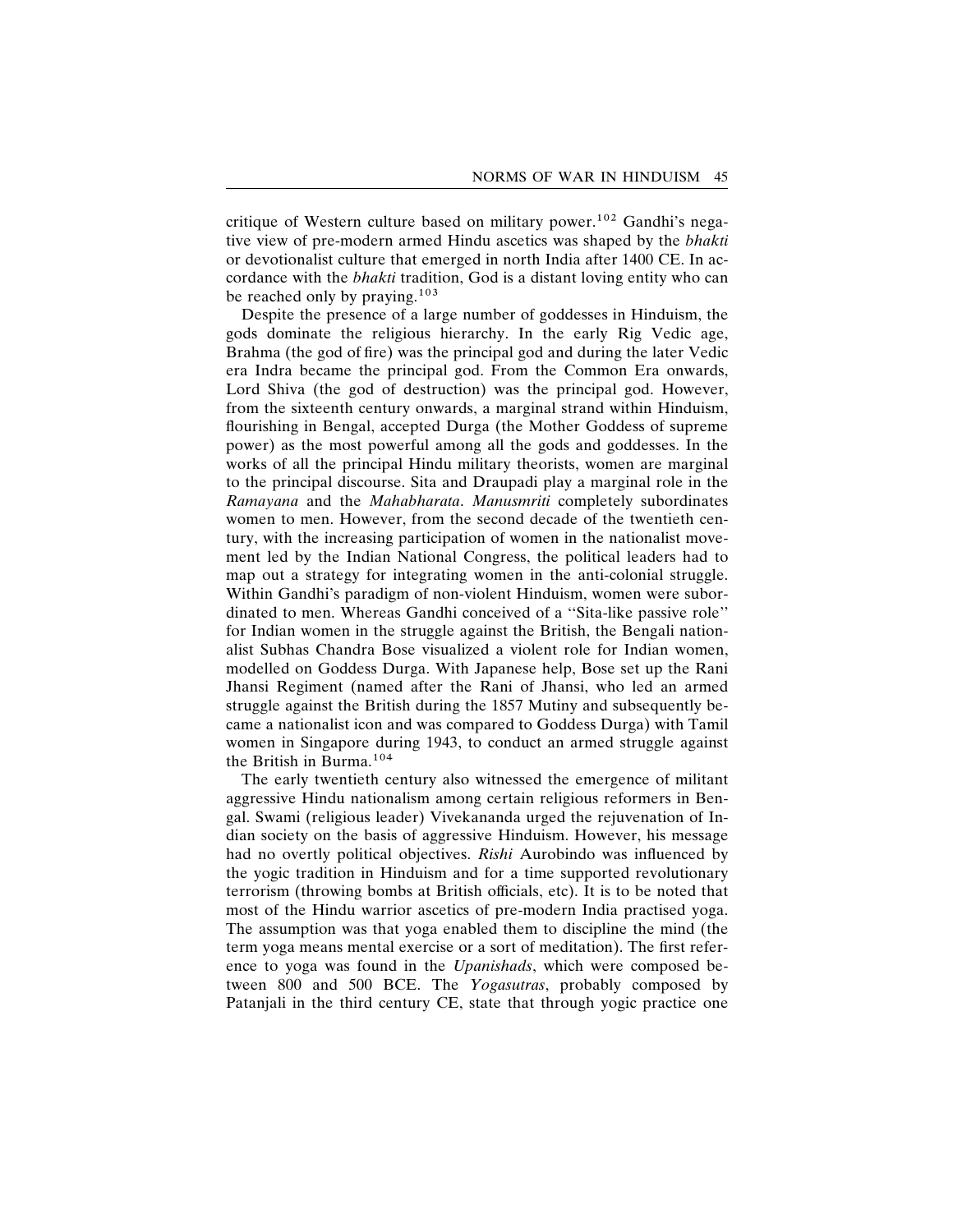attains mental steadiness and a refusal to be self-centred in a selfish world. The idea is to unite with the *atman* (self/soul) in order to ensure harmony between the mind and the body. The purpose is to attain calmness and cognitive insights.105

### Hinduism and strategic cum military theory in the post-colonial scenario: 1947–2000 CE

What effect does traditional Hindu philosophy have on modern India's war leaders and strategic thinkers? George K. Tanham, an American policy analyst in the 1990s, argues that, owing to the caste system, which was first formulated in the Rig Veda more than three millennia ago, members of the Indian strategic elite continue to view the world in a hierarchical manner; they rank nations by size, culture and power. Tanham continues by suggesting that since 1947 India's foreign policy has been shaped by Kautilya's mandala doctrine. To an Indian foreign policy maker sitting in Delhi, the world appears as a series of circles. The first circle is India itself. The second circle includes India's South Asian neighbours such as Bhutan, Sikkim, Nepal and Bangladesh. The third circle comprises Pakistan, China and the former Soviet Union. The Indian Ocean region constitutes the fourth circle. And the last circle includes the distant great powers such as the United States. India's geopolitical interest declines as one moves away from the core, i.e. the inner circle. Following Kautilya, India's Ministry of External Affairs (Foreign Office) believes that India's enemy's enemy is its friend. Hence, to tackle its immediate neighbours Pakistan and China (which are bound to be hostile in the Kautilyan paradigm), Delhi has forged a relationship with Russia, which continues to experience border tensions with China and problems with Pakistan over the issue of Afghanistan.106

In a similar vein, C. Raja Mohan asserts that even Prime Minister Jawaharlal Nehru's so-called non-aligned policy could be traced back to the Arthasastra's balance of power policy in the mandala. The Indian decision makers were steeped in the realist tradition and were influenced by Kautilya's mandala policy. For instance, India's treaties with Nepal and Bhutan were security alliances under which Delhi promised to protect these states from external threats. These states constitute the core of the Indian conception of mandala. In the next concentric circle, which encompasses India's extended neighbourhood (i.e. Pakistan and Bangladesh), New Delhi's policy is determined more by balance of power considerations than by any orthodox conservative ideological notions. The third circle includes China and Russia. India's policy until the break-up of the Soviet Union in 1991 had been to balance Beijing and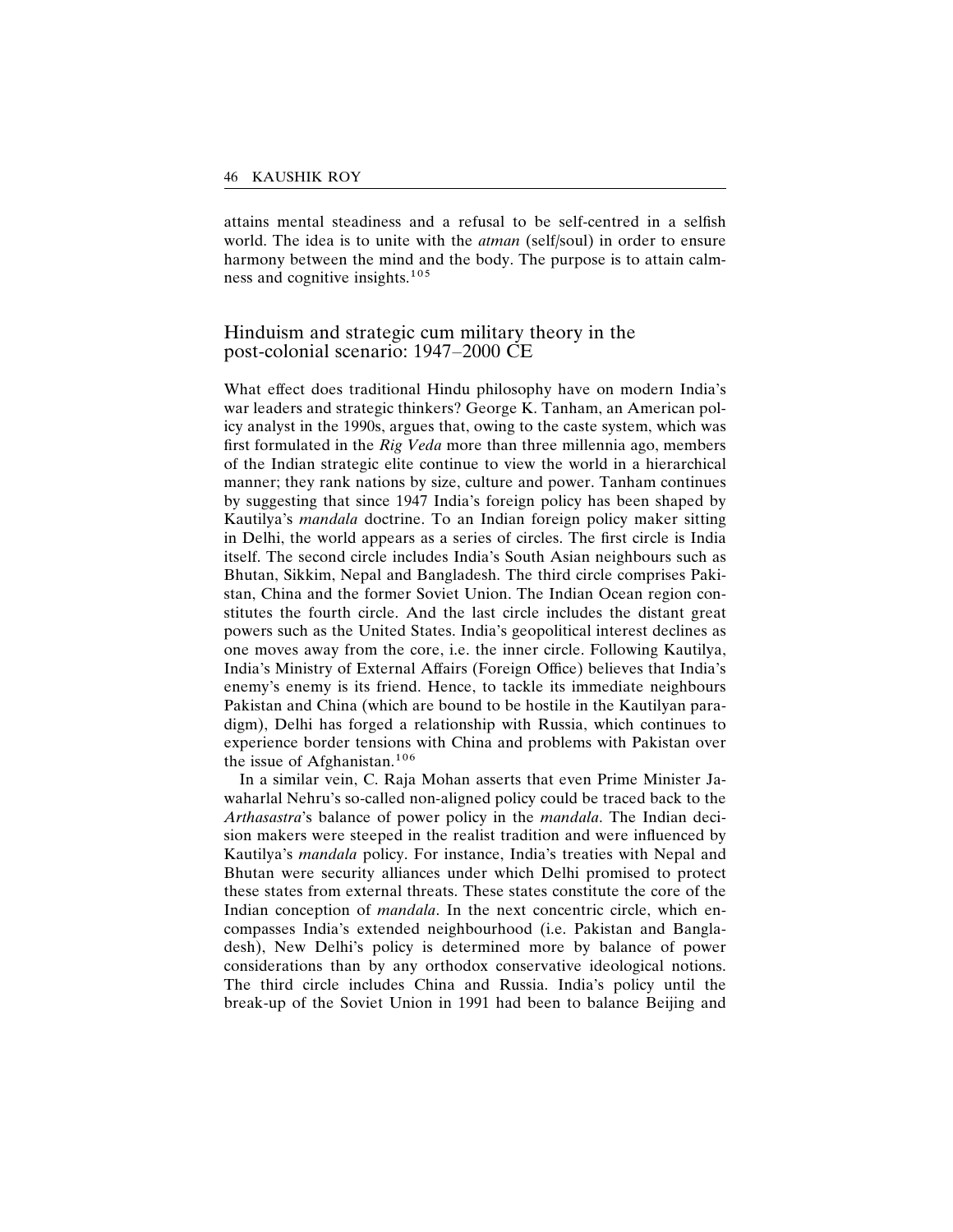US-sponsored Pakistan with Moscow. In the new millennium, owing to the absence of a strong ''bear'', India is moving towards an alliance with the United States to balance China. Raja Mohan goes on to argue that India's shifting international alliances in accordance with the needs of its self-interest can be traced back to the assertion of the Kaurava warlord Bhisma, who in the Mahabharata says that in the sphere of politics there is no concept of permanent friends and enemies. Both friends and foes are determined by considerations of interest and gain. Friendship can become enmity with the passage of time and vice versa.<sup>107</sup> However, many Indian analysts are also suspicious about the degree of advantage New Delhi would derive from a strategic partnership with Washington. In 1999, one columnist on a famous Indian daily reminded its literate readership of the Panchatantra, emphasizing that there can be friendship only between equals.108

Besides grand strategy (national security policy, which is an amalgam of economic, foreign and military policies), Hinduism also shapes military strategy. In 1990, Lieutenant-Colonel G. D. Bakshi wrote that, despite technological progress, strategy and tactics continue to be shaped by timeless principles. Hence, the *Mahabharata* could teach the present generation of political and military leaders a lot. He asserts that, consciously and unconsciously, Indian warfare continues to be shaped by the heritage of the Mahabharata. For example, the Mahabharata speaks of shortduration high-intensity conflicts; the Mahabharata war lasted for only 18 days. Most of India's post-independence conflicts, such as the 1965 India–Pakistan war and the 1971 Bangladesh war, lasted for a short time  $-22$  days and 14 days, respectively. The *Mahabharata* asserts that the most suitable time for military campaigns is the period between November and March. Both the 1962 India–China war and the 1971 India–Pakistan war occurred in November and December.109 Even in the medieval era, writes Jos J. L. Gommans, war started after the end of the monsoon in October and ceased with the beginning of summer in April. $110$ 

Waheguru Pal Singh Sidhu writes that, from the Mahabharata, one can derive the strategy of breaking into and out of enemy encirclement.<sup>111</sup> In accordance with the dharmayuddha school in the Mahabharata, symmetrical warfare remains the norm. Under this paradigm, chariots attacked chariots, elephants attacked elephants, and so on. Bakshi says that this concept continues to have a negative effect on the modern Indian Army. In accordance with the doctrine of symmetrical warfare as enshrined in dharmayuddha, the doctrine of Indian armoured formations continues to emphasize that the tank is the best weapon to use against enemy tanks. However, the use of tanks against the enemy's soft-skinned vehicles and infantry could have a greater effect on the opposing army. Bakshi warns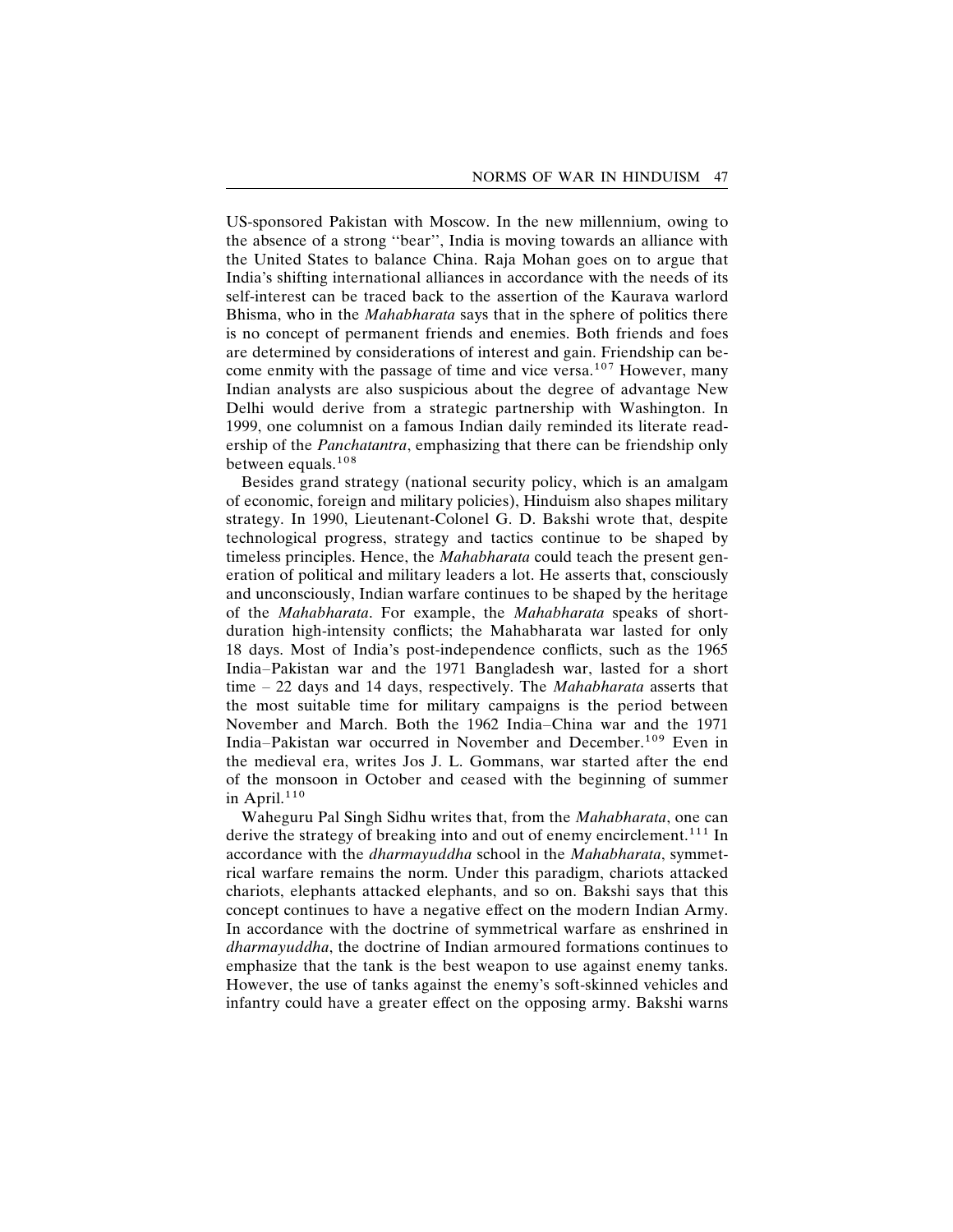that the very concept of dharmayuddha is preventing tactical innovations involving asymmetrical techniques.

Kutayuddha has remained marginal in modern India's military culture. Hence, in the Indian armed forces, the military officers look down upon covert operations. Even now, officers of the intelligence branch have very limited career opportunities vis-à-vis the other services. Bringing back the principles of kutayuddha is all the more important now, says Bakshi, because the Euro-centric distinction between war and peace is fast vanishing in the modern world. Bakshi is influenced by Kautilya and Sukra, who deny a clear-cut separation between high-intensity inter-state conventional battles and internal rebellions characterized by low-intensity warfare that are sponsored by foreign states. Further, from Mahabharata onwards, psychological warfare, which is a component of kutayuddha, reduces casualties on the side employing this form of warfare. Bakshi writes that India's military establishment must prepare for waging this sort of warfare against the enemy in the near future. $112$ 

Unconventional military strategy too is shaped both consciously and unconsciously by Hindu strategic thought. From the 1990s, Kashmir has witnessed considerable insurgency activity directed against the Indian state. Pakistan supports the insurgents financially and morally. Besides sending in its army, India's strategy is to encourage bheda (internal strife) among the militants, hoping that in the long run it will tire out the insurgents and bring them to the negotiating table.<sup>113</sup> Here we are back to Kautilya's policy of divide and rule vis-à-vis the internal enemies of the regime.

The Bharatiya Janata Party (BJP) is the most important political organization in present-day India as regards the policy of mixing Hinduism with modern statecraft. The BJP's policy is to create a Hindu India. Instead of a romantic and metaphysical interpretation of Hinduism, the BJP theoreticians promote a hard-line, realist interpretation of the Hindu texts. Rather than considering Hinduism as a peace-loving, pacifist culture, the BJP believes that Hinduism advocates domination of the non-Hindus (the others) in order to create a strong, aggressive state. In 1991, by gaining over 120 seats, the BJP emerged as the largest opposition party in the Indian parliament.<sup>114</sup> The BJP supports the pursuit of an aggressive foreign policy backed by strong military power, and it always promotes a policy of increasing military expenditure. It is to be noted that Sukra supported expenditure of 50 per cent of state revenue on defence. The BJP has always advocated a ''blue water'' navy, but India's economy cannot sustain such an ambitious programme.<sup>115</sup>

The Indian state is wary about the deployment of the American Fifth Fleet in the Persian Gulf region and further eastward. The Indian Navy also plans to utilize a sea denial strategy against the possible deployment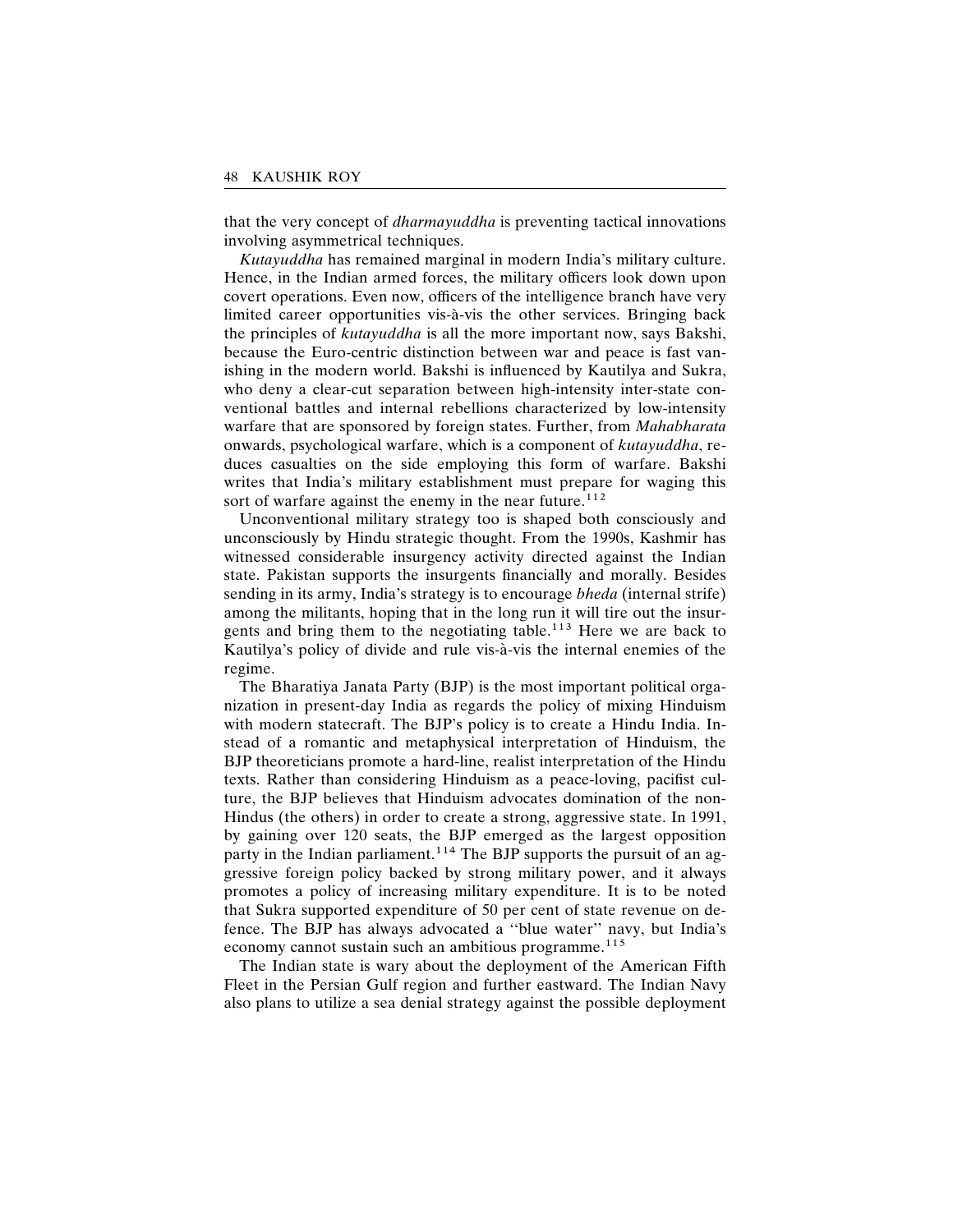of any extra-regional navy in the Indian Ocean.116 Since the 1980s, the strategic administrators of India have viewed the United States as posing the principal long-term threat. In symmetrical war, the Indian armed forces would have no chance against the technologically advanced US armed forces. US planners believe that, taking their cue from the Arthasastra, the Indian armed forces would resort to asymmetric warfare in order to counter US military superiority. In 1988, the Office of the US Secretary of Defense concluded that India would seek to deny the US Navy total control over the Indian Ocean by using asymmetric techniques of warfare derived from the tradition of *kutavuddha*.<sup>117</sup>

To an extent, Hinduism structures the army–state relationship in India. In 1964, the American strategic analyst Stephen P. Cohen wrote an article in which he analysed civil–military relations in India through the prisms of the caste structure and the Brahmin–Kshatriya equation.118 Cohen noted that the all-pervasive religiosity of ancient Hindu society limited the temporal power of the king (a representative of the Kshatriya class). In accordance with the Hindu division of labour, the Kshatriyas remained the group in charge of the military. Throughout history, the priestly class (the Brahmins) had defined the political objectives of the military.<sup>119</sup> The king (read the Kshatriyas) would conduct his own dharma (read policy) by waging righteous warfare as defined by the Brahmins.<sup>120</sup> In contrast, the Caliph was both the spiritual and temporal leader of the Muslims. Owing to the lack of a clear division between civil and military power, the Islamic states of the modern era continue to experience repeated military coups. Kautilyan philosophy also seems to be shaping civil–military relations in modern India. To prevent military coups, Kautilya opposes the appointment of a single senapati (general) over the armed forces.<sup>121</sup> This trend still continues and prevents the appointment of a Chief of Defence Staff in India. The Indian political establishment believes that a single unified armed forces commander might overturn the democratic framework by staging a military coup. In tune with Kautilya's policy of *bheda*, Indian politicians encourage civil servants to balance the uniformed men, and also encourage the Indian Air Force and the Indian Navy against the Indian Army. It is to be noted that both the Air Force and the Navy are suspicious that a Chief of Defence Staff might always be appointed from the Army, which dominates the other two services by virtue of its size and its budget.<sup>122</sup>

# Hinduism and the nuclear issue

After conducting five underground nuclear tests on 11 and 13 May 1998, the Indian government, led by the BJP, officially declared itself a nuclear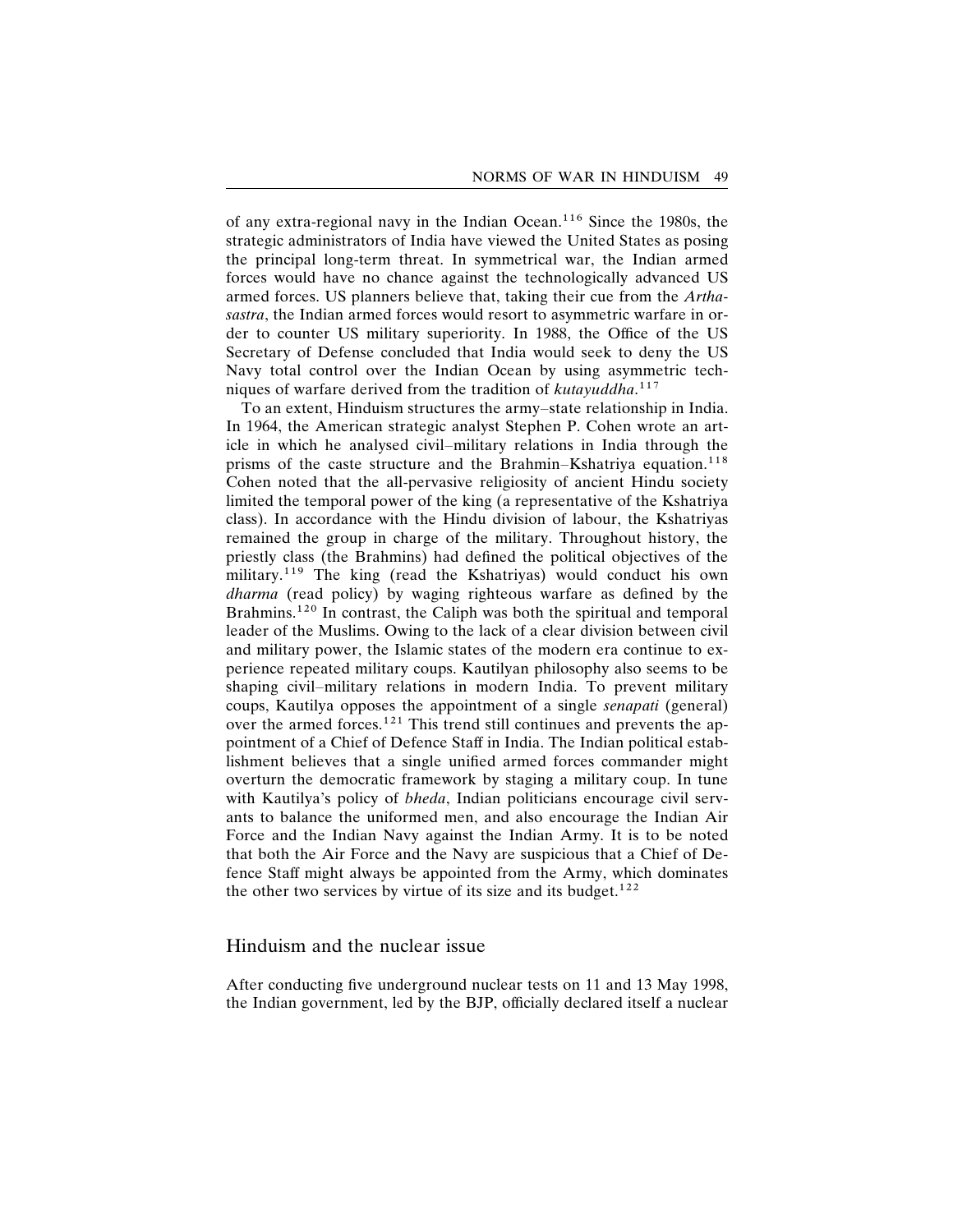power.123 In fact, the BJP and its antecedent, the Bharatiya Jan Sangh, had long been hawkish in terms of national security. In the 1980s, the BJP had promoted the idea of a ''Hindu bomb'' against Pakistan's ''Islamic bomb''.124 Kanti Bajpai recently asserted that the BJP continues to be influenced by the ideas of M. S. Golwalker, a Hindu political theorist who at one time headed the nationalist Rashtriya Swayamsevak Sangh (National Volunteers' Organization). Golwalker's view of international relations is an extreme Hobbesian–Darwinian one. Golwalker is an arch-realist (and one could add that, in this sense, he is similar to Kautilya). In his writings, Golwalker claims that alliance with a superior power would result in enslavement (a similar message to that portrayed in the Panchatantra). China and Pakistan are the two enemies of India. Of them Pakistan, being Muslim, is more dangerous, because Muslims always strike first. In order to contain China, India needs to conscript all able-bodied males. India's security can be achieved only by the total destruction of Pakistan. And this will require, continues Golwalker, a total war on the part of India.<sup>125</sup> Interestingly, in 1999, Pakistan refused India's call to accept a ''No First Strike'' policy regarding the use of nuclear weapons. Furthermore, Pakistan's nuclear doctrine advocates the launching of pre-emptive strikes; this in turn has resulted in India developing a second-strike capability.

Hindu thought continues to shape India's nuclear policy. Swarna Rajagopalan claims that the Mahabharata focuses on the twin principles of good governance and collective cooperation with other powers to ensure security.<sup>126</sup> In other words, according to this interpretation, India should pursue nuclear disarmament. However, an alternative reading of ancient Hindu literature is put forward by the realist strategists of India. Raja Mohan asserts that India's strategic leaders are rediscovering realpolitik in place of moralpolitik from the Mahabharata, the Arthasastra and the Panchatantra, because all these texts appreciate the importance of power politics.127

To legitimize their aggressive stance, the nuclear strategists of India trying to construct a realist nuclear doctrine interpret ancient Hindu literature in a different manner from that of M. K. Gandhi. In 2002, Bharat Karnad wrote that pacifism and non-violence are not intrinsic to Hindu culture.128 For him, Hindu religion is ultra-realist. The Hindu texts, claims Karnad, conceptualize a policy intolerant of any opposition. The texts preach that, if necessary, the goal of the state must be reached by fair means or foul, without any reference to morality. Whereas Jawaharlal Nehru's *moralpolitik* (the use of morality to gain space for political manoeuvring in the international arena) was influenced by the Gandhian ideal of non-violence, in Vedic literature one finds the existence of Hindu machtpolitik. Karnad's interpretation is that the basic message of the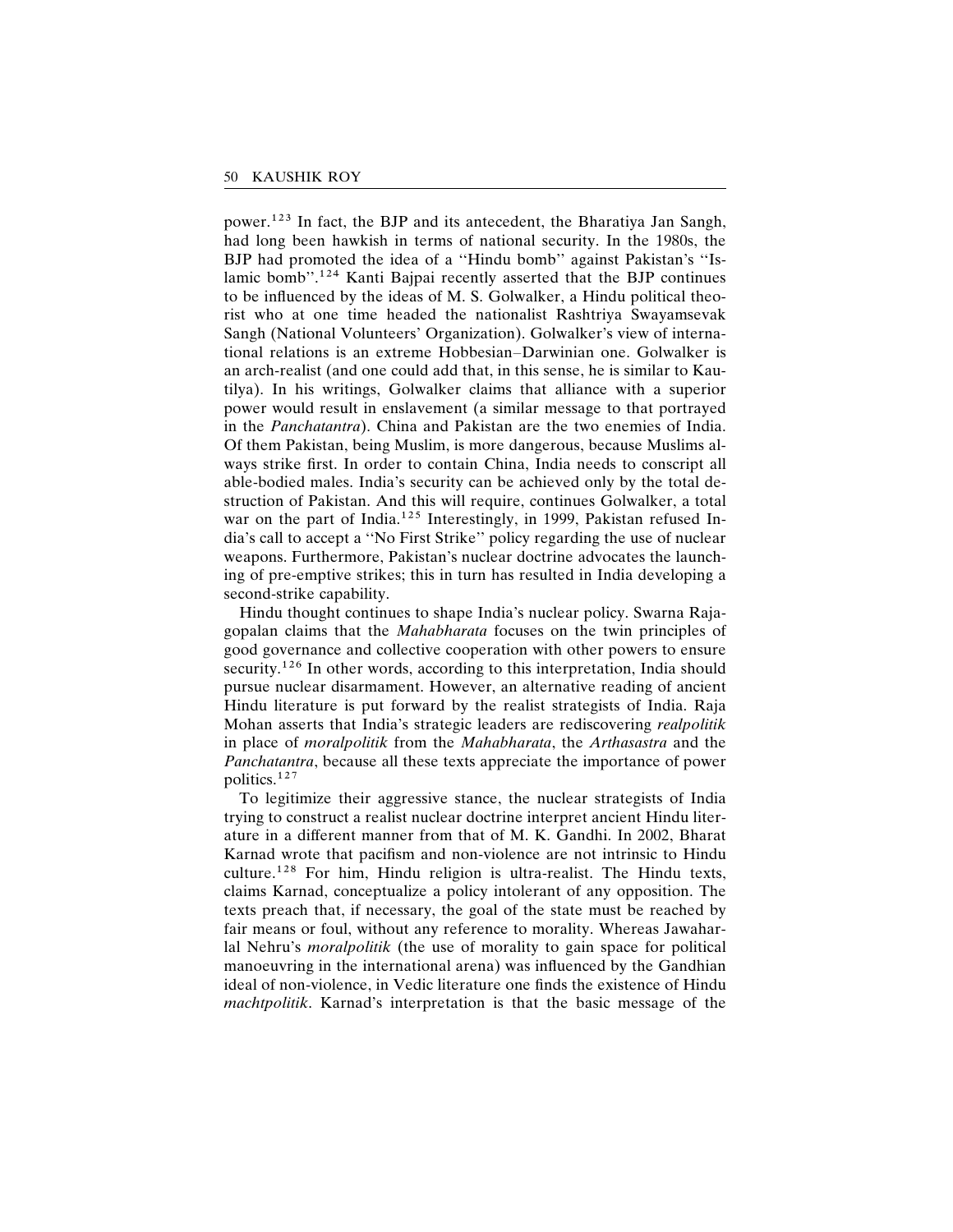Vedas is not the inculcation of passivity in external affairs but the advocation of adventure, daring, flamboyance and vigour and the uninhibited use of force to overcome any resistance, in order to achieve national greatness. The Vedic literature represents a ''will to power'' that is lacking among the power elite of modern-day India. The anti-nuclear lobby in India, led by Praful Bidwai and Achin Vanaik, claims that the message of Mahatma Gandhi demands that India renounce nuclear weapons and sign the Comprehensive Nuclear-Test-Ban Treaty (CTBT). Bidwai and Vanaik quote Gandhi to legitimize their stance, and also support the signing of the CTBT to avert the economic sanctions imposed on India by the G8 nations, under the leadership of the United States, in the aftermath of the Pokhran II Test. Karnad, in contrast, supports the ambitious plan of the hard-liners of New Delhi – to possess a robust arsenal of 400 intercontinental ballistic missiles equipped with megaton thermonuclear warheads in the near future. These weapons should be targeted against enemy cities because, after all, even the Manusmriti says, writes Karnad, that the enemy civilian population must be terrorized in order to hasten the surrender of the enemy state. These weapons should be used as the final alternative, because the Mahabharata says that brahmastra (ultimate weapons or weapons of mass destruction) are reserved as weapons of last resort.129

Karnad accepts the Arthasastra's basic message that, in this world, power alone matters. Following Kautilya, Karnad interprets inter-state relationships and the amount of power wielded by a state within the theory of concentric circles. He says that a state's power can be interpreted on the basis of a series of concentric circles. The inner circle comprises the military power of the polity. Beyond it is the second circle, which represents the economic power of the state. Beyond that, the third circle represents the political power of the polity. And, finally, the outermost circle, the fourth circle, reflects the civilizational reach (i.e. the cultural power) of the state. These circles overlap with the equivalent concentric circles of neighbouring and distant states. Karnad asserts that, in the circle of states, India has to depend on brute force for its survival. In the immediate context, the threat is from China; in the long term, the United States might also present a threat. China is trying to surround India by supporting client states such as Pakistan and Myanmar. Following *mandala* policies, India should also surround China by following a friendly policy towards Vietnam and Taiwan. The assumption behind such a policy is the Kautilyan dictum: ''my enemy's enemy is my friend.'' It is to be noted that, in the 1980s, Indira Gandhi's government was considering the idea of a strategic alliance with Israel for a strike against Pakistan's nuclear installations.130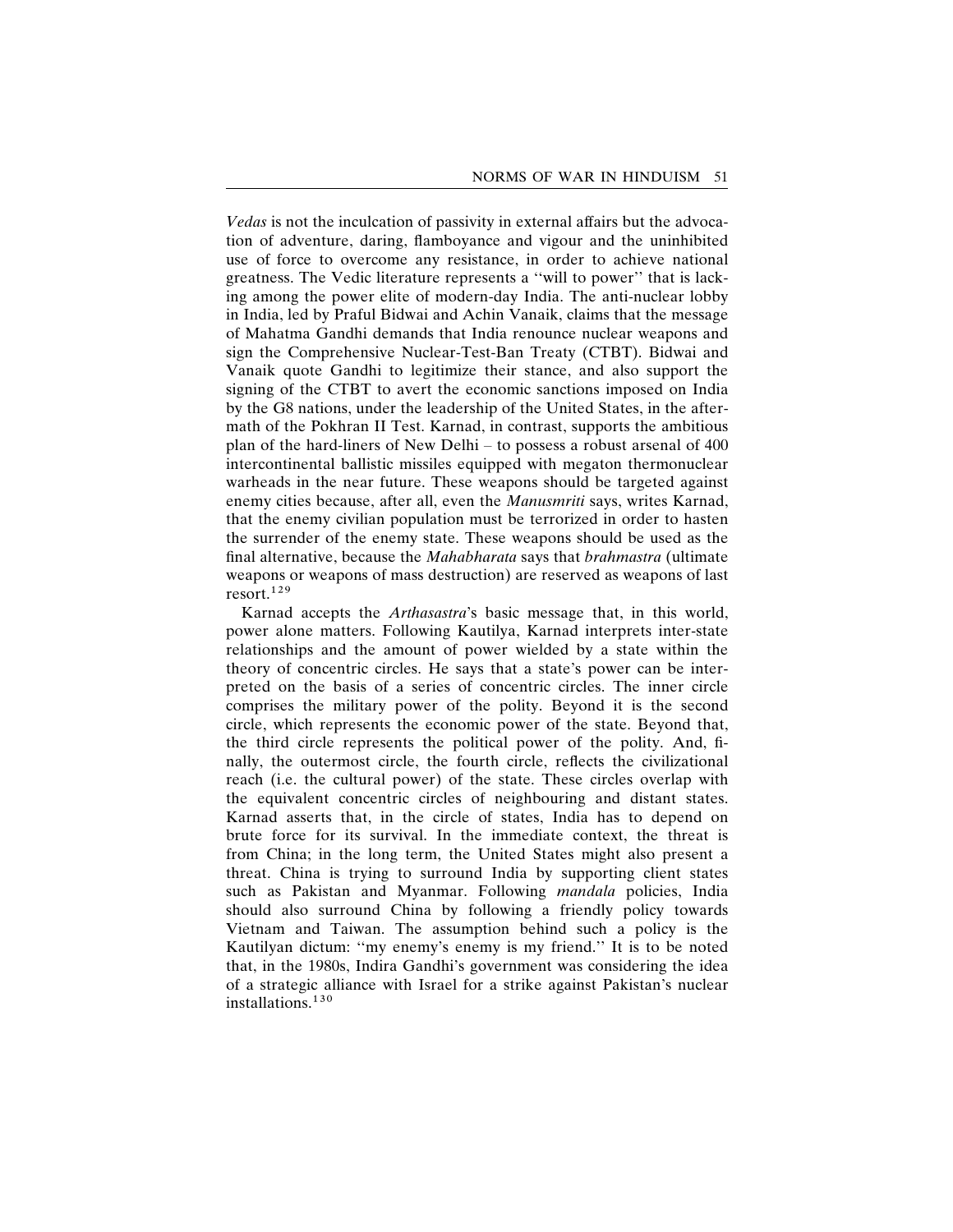## Conclusion

This chapter supports Hans Kung's assertion that even those religions that are non-monotheistic encourage organized violence.<sup>131</sup> It is wrong to argue that Hinduism is a pacifist religion. Rejection of warfare is a marginal and recent trend in Hinduism. Except for Gandhi, none of the Hindu theorists in history spoke about disbanding the army. The concept of dharmayuddha is a double-edged sword. On the one hand, it introduces humane principles that somewhat reduce the lethality of war and moderate the effect of warfare on the combatants in particular and on society in general. On the other hand, the very concept of dharmayuddha prevents technological development and tactical innovations. This proved to be a serious weakness for the Hindu regimes practising dharmayuddha during the early medieval era. The realist interpretation of statecraft and organized violence has remained at the margins of Hindu philosophy until recent times. As far as the notion of dharmayuddha is concerned, Hinduism is not unique; concepts of just war are also present in other religions.

In post-colonial India, ancient Hindu texts and not Hindu priests remain important for the power elites and for the process of strategy-making. Nationalist Hindu priests organized under the umbrella organization Vishwa Hindu Parishad (VHP, or World Hindu Council) aim to spread the Hindu religion and to bring Hindus who have accepted other religions such as Islam and Christianity back into the fold of Hinduism. Their proselytizing activities have resulted in riots between Hindu and Muslim communities. The BJP uses the VHP for garnering Hindu votes during elections but never allows this body any say in strategic decisionmaking. In other words, in present-day India, the Hindu priests remain persona non grata as far as the formulation of grand strategy is concerned.

The yogic tradition is largely individualistic; it involves sacrificing the self for a greater cause. The ascetic Aurobindo argued that individuals might sacrifice themselves for a greater ''good cause''. This functioned as a motivation for Hindu youth to launch terrorist attacks on the colonial regime. The members of the strategic elite of the post-colonial state are uncomfortable with this line of thought, especially when independent India faces several religious-based insurgencies such as that of the Khalistanis in Punjab supported by Sikhism and the Islamic militants in Kashmir. Rather, the strategic decision makers and the Indian intelligentsia are more comfortable with the state-centric ancient Hindu texts. While one group advocates a realist reading of the texts, the other urges a more moderate pacifist interpretation of the strategic ideas embedded in the Hindu texts. Even for the second group, Gandhi remains unimpor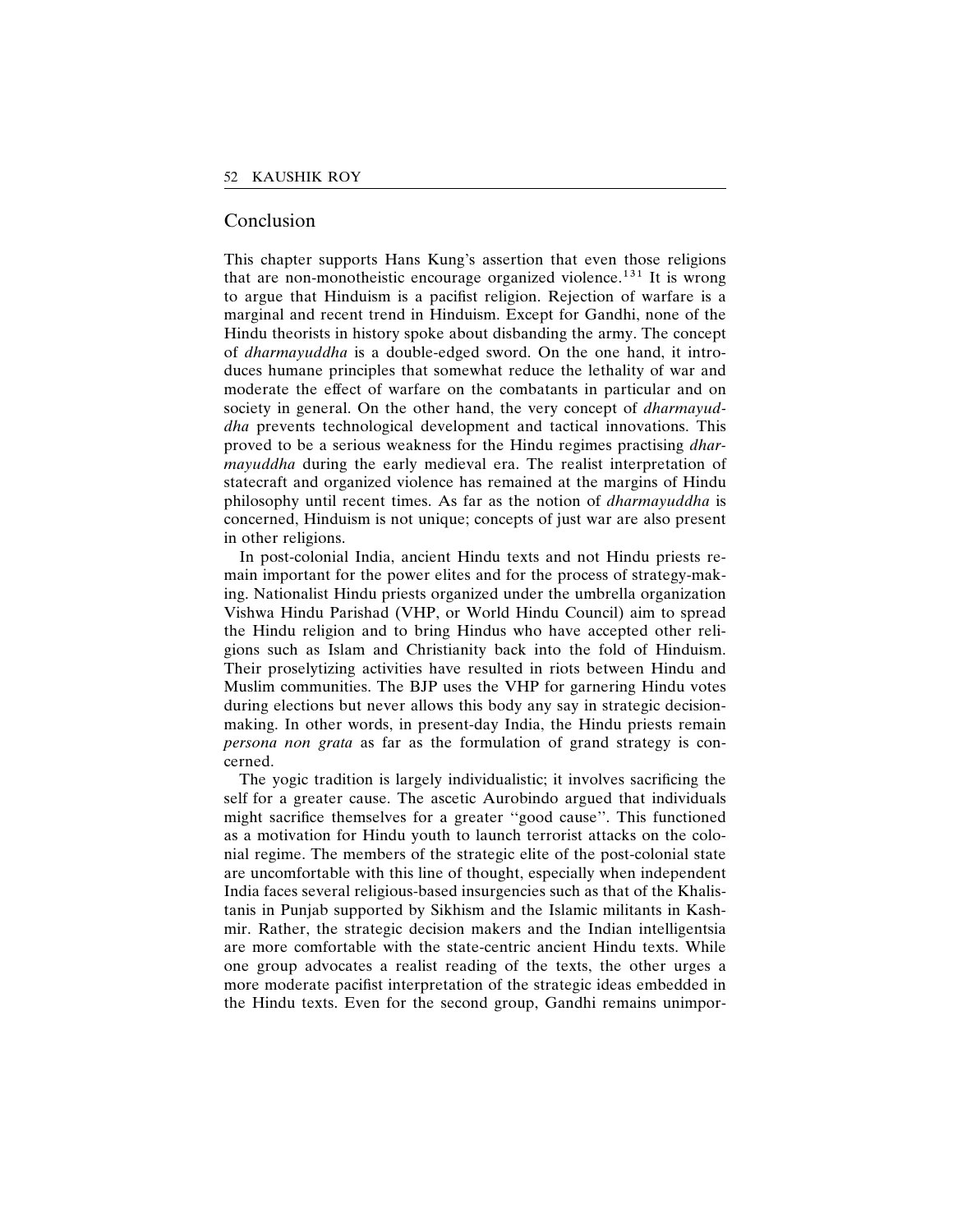tant. To conclude, a rigorous analysis of Hindu religion and its influence on warfare is necessary because the perceptions of India's ruling elite continue to be shaped by traditional philosophies.

#### Acknowledgements

My thanks to Dr Suhrita Saha and Professor Greg Reichberg for their comments on an earlier version of this chapter. The usual disclaimers apply.

#### Glossary

ahimsa: The creed of non-violence. The opposite of hingsa/himsa (jealousy, violence).

- akhara: Hindu gymnasium, which at times also functioned as a centre for the individual training of armed Hindu monks.
- Arthasastras: Texts on law and the polity. In this genre, the most famous is the text composed by Kautilya/Chanakya.

chara: Secret service/espionage department, as well as spies.

- danda: Literal meaning: staff or rod. It means the science of government, especially focusing on punishment.
- dhamma/dharma: The concept includes both the concrete and the abstract. At the broader level, it refers to the cosmic order, i.e. public order (disorder is adharma). At the lower level, dharma is swadharma, i.e. individual dharma. It actually refers to a code of conduct, i.e. living in a righteous way. The rules of swadharma are laid down in detail in the *dharmasastras* (treatises on *dharma*) composed around the second century BCE. Upholding *swadharma* by the public is necessary for the maintenance of cosmic as well as public order. In a sense, it means that both the king and his subjects have to behave properly to prevent the breakdown of public order. The king has to follow rajadharma, which constitutes the principles of politics.
- dhammavijaya/dharmavijaya: Righteous conquest, which requires only obeisance and tribute from the defeated rulers. This is the opposite of the concept of *asuravijaya*, which entails the complete destruction of the defeated monarch and annexation of his kingdom by the vijigishu. Emperor Asoka was influenced by Buddhism and introduced a new concept of dharmavijaya, which means the propagation of dharma (i.e. religion) without using any form of coercion or the army.
- dharmayuddha: War conducted in accordance with the principles of *dharma*. The Indian notion of just war.
- digvijaya: Literal meaning: conquest of the four corners of the earth. It refers to wars of conquest undertaken by the vijigishu.
- **karma:** Karma means action. It actually refers to the action–consequence cycle. The Upanishads record the idea of karma in which human beings are reborn repeatedly into circumstances conditioned by their actions in previous lives. One can break this cycle either through prayers or by participating in a dharmayuddha.
- **krore:** A traditional Hindu unit of measurement. One krore is equivalent to 10 million.
- kshatra: Refers to strength and power. To some extent it refers to physical strength. The concept of *kshatra* in the *Vedas* means the dominion of a ruler. In Hindu literature, kshatra is the power that belongs to the Kshatriyas (the warrior class), which is always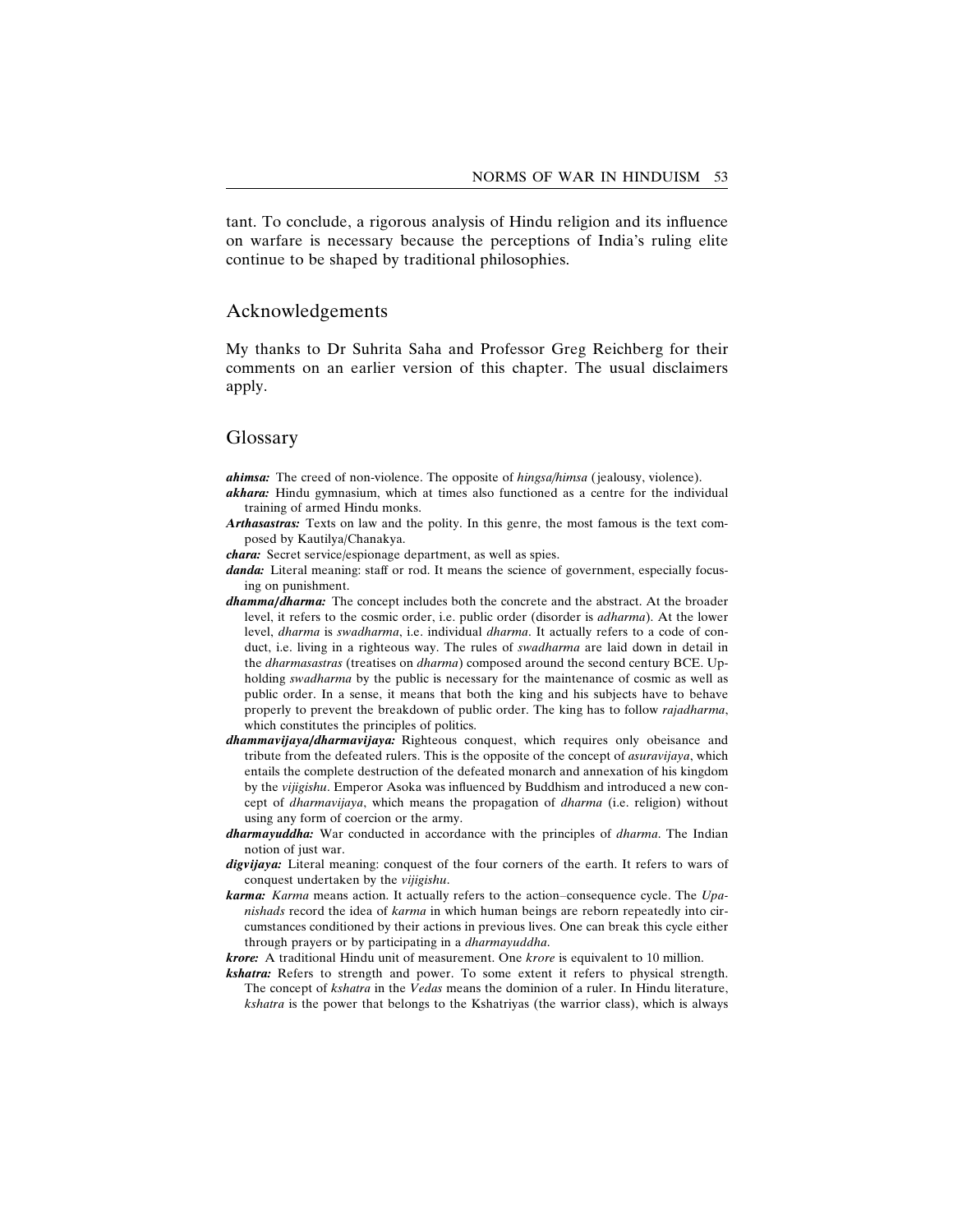subordinated to brahma (not to be confused with the fire god Brahma), the power of the Brahmins (the priestly class).

kutayuddha: Unjust war involving deception, treachery, etc. In such conflict, everything is free and fair. Night attacks, ambushes, tactical retreat and then launching a sudden counterattack, misinforming and disinforming the enemy, poisoning the enemy's leadership, and harming the non-combatants of the enemy country are some of the techniques of kutayuddha.

mahant: Leader of the Hindu religious institution and at times also of an akhara.

- mandala: Circle of states, i.e. the international order.
- nitisastras: Text focusing on politics and administrative laws. The most famous is by Kamandaka.
- rishi: Hindu sage who emphasizes the power of asceticism through various yogic practices. Upanishads: These texts were composed between 800 and 500 BCE. These texts treat the
- Vedic rituals as subordinate and aim to understand in a philosophical manner the relationship between the self, i.e. atman (one's soul), and the brahman, i.e. the universe.
- Vedas: Technical meaning: knowledge. The most famous Vedas are the Rig Veda, the Sama Veda, the Yajur Veda and the Atharva Veda. These Vedas were composed between 1200 and 500 BCE.
- vijigishu: The ideal would-be conqueror whose aim is to become the *chakravartin* (hegemon) of the mandala.
- yoga: A generic term referring to mental exercises for achieving internal harmony. The objective of doing such exercises is to merge or unite one's soul with god, i.e. to merge the atman (self) with the brahman (the universal essence). The Upanishads refer to yoga. Around the fourth century CE, Buddhism also absorbed yoga. The grammarian Patanjali probably composed the Yogasutras in the third century CE. The Yogasutras present a detailed methodology for gaining liberating insight.

## Notes

- 1. Christopher Coker, Waging War without Warriors? The Changing Culture of Military Conflict. London: Lynne Rienner, 2002, pp. 6–7.
- 2. Geoffrey Parker (ed.), The Cambridge Illustrated History of Warfare: The Triumph of the West. Cambridge: Cambridge University Press, 1995.
- 3. John A. Lynn, Battle: A History of Combat and Culture. Oxford: Westview, 2003.
- 4. Mark Jurgensmeyer, Religious Nationalism Confronts the Secular State. Reprint, Delhi: Oxford University Press, [1993] 1996, p. 81.
- 5. Coker, Waging War without Warriors?, p. 141.
- 6. Torkel Brekke, ''Editor's Preface'', in Torkel Brekke (ed.) The Ethics of War in Asian Civilizations: A Comparative Perspective. New York: Routledge, 2006, p. xi.
- 7. D. Devahuti, Harsha: A Political Study. Oxford: Clarendon Press, 1970, p. 113.
- 8. M. A. Mehendale, Reflections on the Mahabharata War. Shimla: Indian Institute of Advanced Studies, 1995, p. 2.
- 9. V. R. Ramachandra Dikshitar, War in Ancient India. Reprint, Delhi: Motilal Banarasidas, [1944] 1987, p. 59; The Bhagavad Gita, translated from the Sanskrit and with an Introduction by Juan Mascaro. New Delhi: Penguin, 1962, pp. 3–5.
- 10. Coker, Waging War without Warriors?, p. 135; The Bhagavad Gita, pp. xxiv, 80, 83.
- 11. Francis X. Clooney, SJ, ''Pain But Not Harm: Some Classical Resources toward a Hindu Just War Theory'', in Paul Robinson (ed.) Just War in Comparative Perspective. Aldershot: Ashgate, 2003, pp. 109, 114.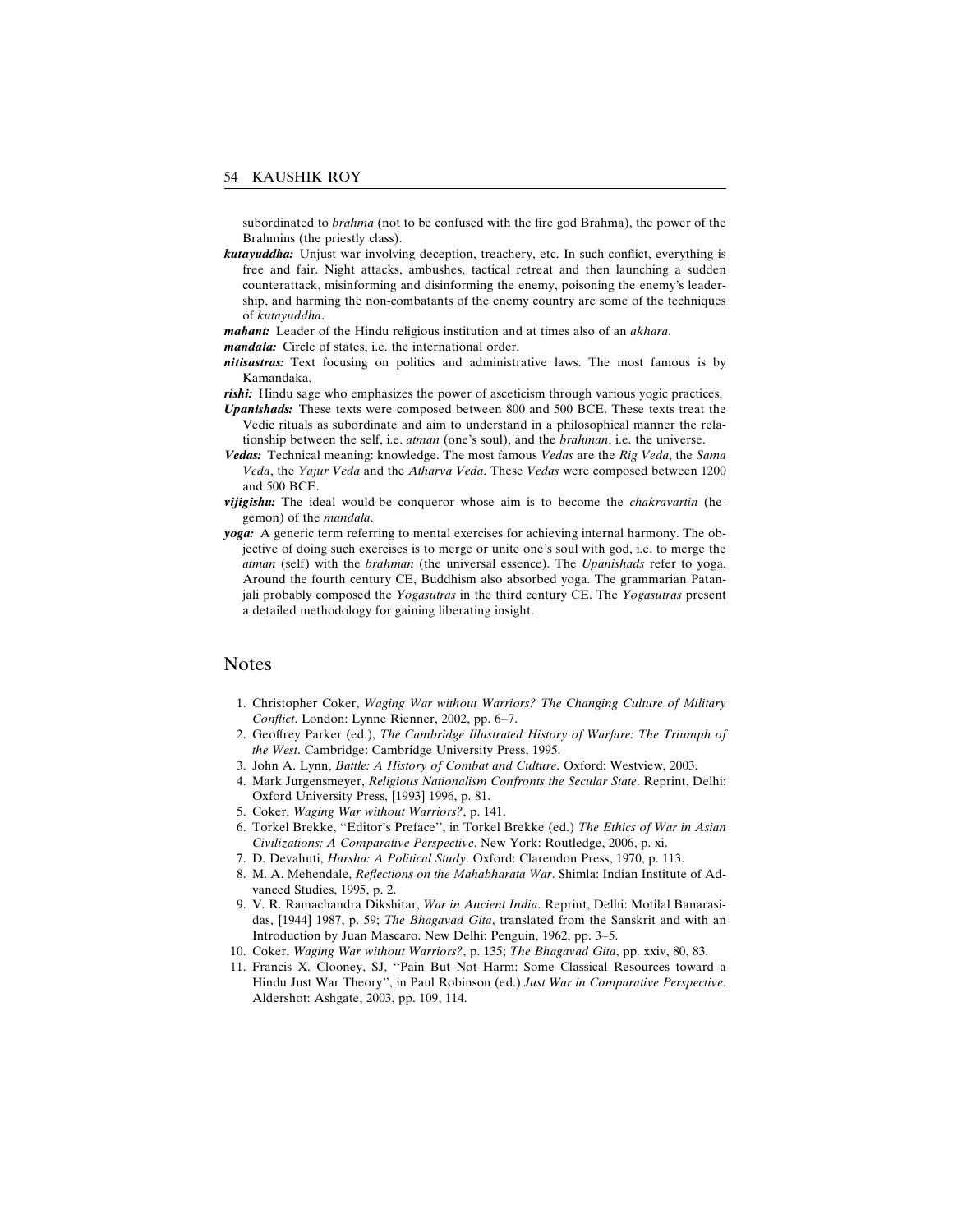- 12. Manoj Kumar Sinha, ''Hinduism and International Humanitarian Law'', International Review of the Red Cross, 87(858), 2005: 285–286.
- 13. Norman Solomon, ''The Ethics of War in Judaism'', in Torkel Brekke (ed.) The Ethics of War in Asian Civilizations. New York: Routledge, 2006, p. 40.
- 14. Mark E. Lewis, ''The Just War in Early China'', in Torkel Brekke (ed.) The Ethics of War in Asian Civilizations. New York: Routledge, 2006, p. 185.
- 15. Robin D. S. Yates, ''Early China'', in Kurt Raaflaub and Nathan Rosenstein (eds) War and Society in the Ancient and Medieval Worlds: Asia, The Mediterranean, Europe, and Mesoamerica. Washington, DC: Center for Hellenic Studies; distributed by Harvard University Press, Cambridge, MA, 1999, p. 20.
- 16. Lynn, Battle, pp. 3–5; G. Scott Davis, ''Introduction: Comparative Ethics and the Crucible of War'', in Torkel Brekke (ed.) The Ethics of War in Asian Civilizations. New York: Routledge, 2006, p. 3.
- 17. Sarva Daman Singh, Ancient Indian Warfare. Reprint, Delhi: Motilal Banarasidas, [1965] 1989, p. 155.
- 18. Davis, ''Introduction'', p. 3.
- 19. Singh, Ancient Indian Warfare, p. 153; Gurcharn Singh Sandhu, A Military History of Ancient India. New Delhi: Vision Books, 2000, p. 68.
- 20. Torkel Brekke, ''Between Prudence and Heroism: Ethics of War in the Hindu Tradition'', in Torkel Brekke (ed.) The Ethics of War in Asian Civilizations. New York: Routledge, 2006, p. 115.
- 21. The Rig Veda: An Anthology, One Hundred and Eight Hymns, selected, translated and annotated by Wendy Doniger O'Flaherty. Reprint, New Delhi: Penguin, [1981] 1994, p. 63.
- 22. Sandhu, A Military History of Ancient India, p. 154.
- 23. Amal Sarkar, A Study on the Ramayanas. Calcutta: Rddhi-India, 1987, p. 23.
- 24. Sandhu, A Military History of Ancient India, p. 95.
- 25. The Laws of Manu, with an introduction and notes, translated by Wendy Doniger with Brian K. Smith. New Delhi: Penguin, 1991, p. xxiv.
- 26. Sandhu, A Military History of Ancient India, p. 73.
- 27. P. C. Chakravarti, The Art of War in Ancient India. Delhi: Low Price Publications, [1941] 1989, p. iv.
- 28. The Bhagavad Gita, p. xxi.
- 29. Srimad Valmiki Ramayana, with Sanskrit text and English translation, Part I. Reprint, Gorakhpur: Gita Press, [1969] 2001, pp. 947–948.
- 30. Sarkar, A Study on the Ramayanas, p. 15.
- 31. Nick Allen, ''Just War in Mahabharata'', in Richard Sorabji and David Rodin (eds) The Ethics of War: Shared Problems in Different Tradition. Aldershot: Ashgate, 2006, p. 140.
- 32. G. D. Bakshi, Mahabharata: A Military Analysis. New Delhi: Lancer, 1990, p. 73.
- 33. B. P. Sinha, ''Art of War in Ancient India: 600 BCE–300 CE'', in Guy S. Metraux and Francois Crouzet (eds) Studies in the Cultural History of India. Agra: Shiva Lal Agarwal and Co., 1965, p. 146.
- 34. The Nitisara by Kamandaki, edited by Rajendra Lal Mitra, revised with English translation by Sisir Kumar Mitra. Calcutta: The Asiatic Society, [1861] 1982, Preface, p. i.
- 35. Stephen Peter Rosen, Societies and Military Power: India and Its Armies. New Delhi: Oxford University Press, 1996, p. 67.
- 36. Henrik Syse, ''Afterword: Ethics across Borders'', in Torkel Brekke (ed.) The Ethics of War in Asian Civilizations. New York: Routledge, 2006, p. 202.
- 37. Brekke, ''Between Prudence and Heroism'', p. 113.
- 38. R. P. Kangle, The Kautilya Arthasastra: A Study, Part III. Reprint, Delhi: Motilal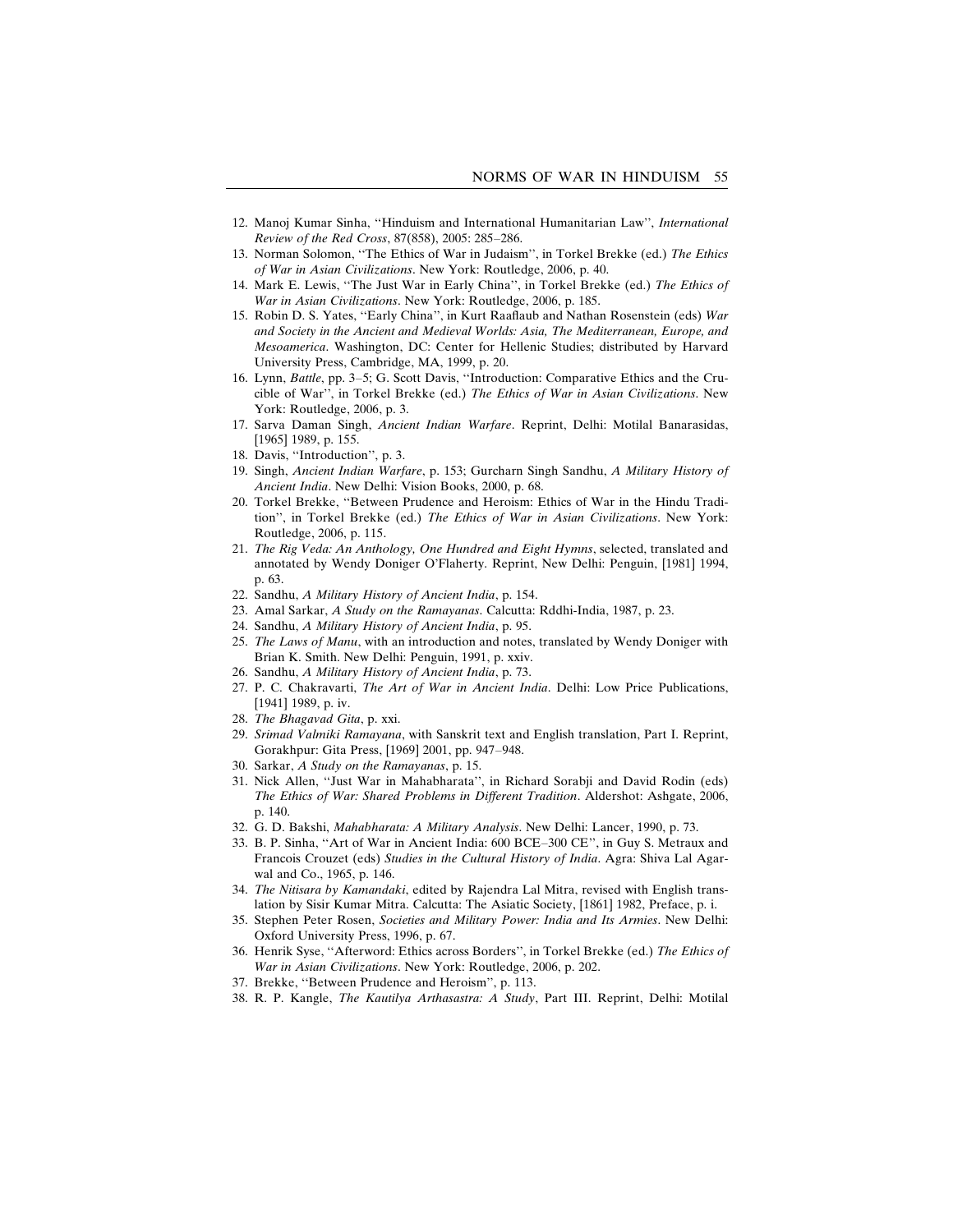Banarasidas, [1965] 2000, p. 2; Kautilya, The Arthashastra, edited, rearranged, translated and introduced by L. N. Rangarajan. Reprint, New Delhi: Penguin, [1987] 1992, p. 559.

- 39. Rosen, Societies and Military Power, p. 68.
- 40. Torkel Brekke, ''Wielding the Rod of Punishment War and Violence in the Political Science of Kautilya", Journal of Military Ethics, 3(1), 2004: 46.
- 41. Kangle, The Kautilya Arthasastra, Part III, pp. 262–3.
- 42. Chakravarti, The Art of War in Ancient India, p. vii.
- 43. Gregory M. Reichberg, Henrik Syse and Endre Begby (eds), The Ethics of War: Classic and Contemporary Readings. Oxford: Blackwell, 2006, p. 45.
- 44. Kautilya, The Arthashastra, pp. 132, 157.
- 45. Andre Wink, ''Sovereignty and Universal Dominion in South Asia'', in Jos J. L. Gommans and Dirk H. A. Kolff (eds) Warfare and Weaponry in South Asia: 1000–1800. New Delhi: Oxford University Press, 2001, p. 104.
- 46. Kangle, The Kautilya Arthasastra, Part III, p. 20.
- 47. Kautilya, The Arthashastra, p. 562.
- 48. Kangle, The Kautilya Arthasastra, Part III, p. 23.
- 49. The Seven Military Classics of Ancient China, translation and commentary by Ralph D. Sawyer with Mei-Chun Sawyer. Boulder, CO: Westview Press, 1993, p. 493.
- 50. Kautilya Arthasastra, translated by R. Shamasastry. Mysore: Wesleyan Mission Press, 1929, p. 418.
- 51. Chakravarti, The Art of War in Ancient India, p. vii.
- 52. Clooney, ''Pain but Not Harm'', p. 116.
- 53. Kangle, The Kautilya Arthasastra, Part III, pp. 41–42.
- 54. Lynn, Battle, pp. 41–42.
- 55. The Seven Military Classics of Ancient China, pp. 377–378.
- 56. Lewis, ''The Just War in Early China'', p. 187.
- 57. Gerard Fussman, ''Central and Provincial Administration in Ancient India: The Problem of the Mauryan Empire'', Indian Historical Review, 14(1–2), 1987/88: 49–55.
- 58. S. K. Bhakari, Indian Warfare: An Appraisal of Strategy and Tactics of War in Early Medieval Period. New Delhi: Munshiram Manoharlal, 1981, pp. 7, 9.
- 59. Jagadish Narayan Sarkar, The Art of War in Medieval India. New Delhi: Munshiram Manoharlal, 1984, p. 6.
- 60. The Laws of Manu, pp. xvii, xxii, xxxv, 133.
- 61. The Laws of Manu, p. 128; Kangle, The Kautilya Arthasastra, Part III, p. 15.
- 62. Sarkar, The Art of War in Medieval India, p. 5; Kautilya, The Arthashastra, p. 119.
- 63. The Laws of Manu, pp. xvii, 128–129, 137–138.
- 64. Dikshitar, War in Ancient India, p. 43.
- 65. The Laws of Manu, p. 136.
- 66. Kangle, The Kautilya Arthasastra, Part III, pp. 7–8.
- 67. Solomon, ''The Ethics of War in Judaism'', p. 41.
- 68. Devahuti, Harsha, p. 11; Banabhatta, The Harsacharita, translated by E. P. Cowell and P. W. Thomas, edited by R. P. Shastri. Delhi: Global Vision, 2004, pp. v–vii.
- 69. The Nitisara by Kamandaki, pp. i–iii, 6–7, 10, 33, 43.
- 70. The Panchatantra, translated from the Sanskrit by Arthur W. Ryder. Mumbai: Jaico, [1949] 2003, pp. 4–5, 7–8.
- 71. Ibid., p. 66.
- 72. Ibid., p. 28.
- 73. Ibid., p. 36.
- 74. Gustav Oppert, On the Weapons, Army Organization, and Political Maxims of the Ancient Hindus with Special Reference to Gunpowder and Firearms. Ahmedabad: New Order Book Co., [1880] 1967, p. 32.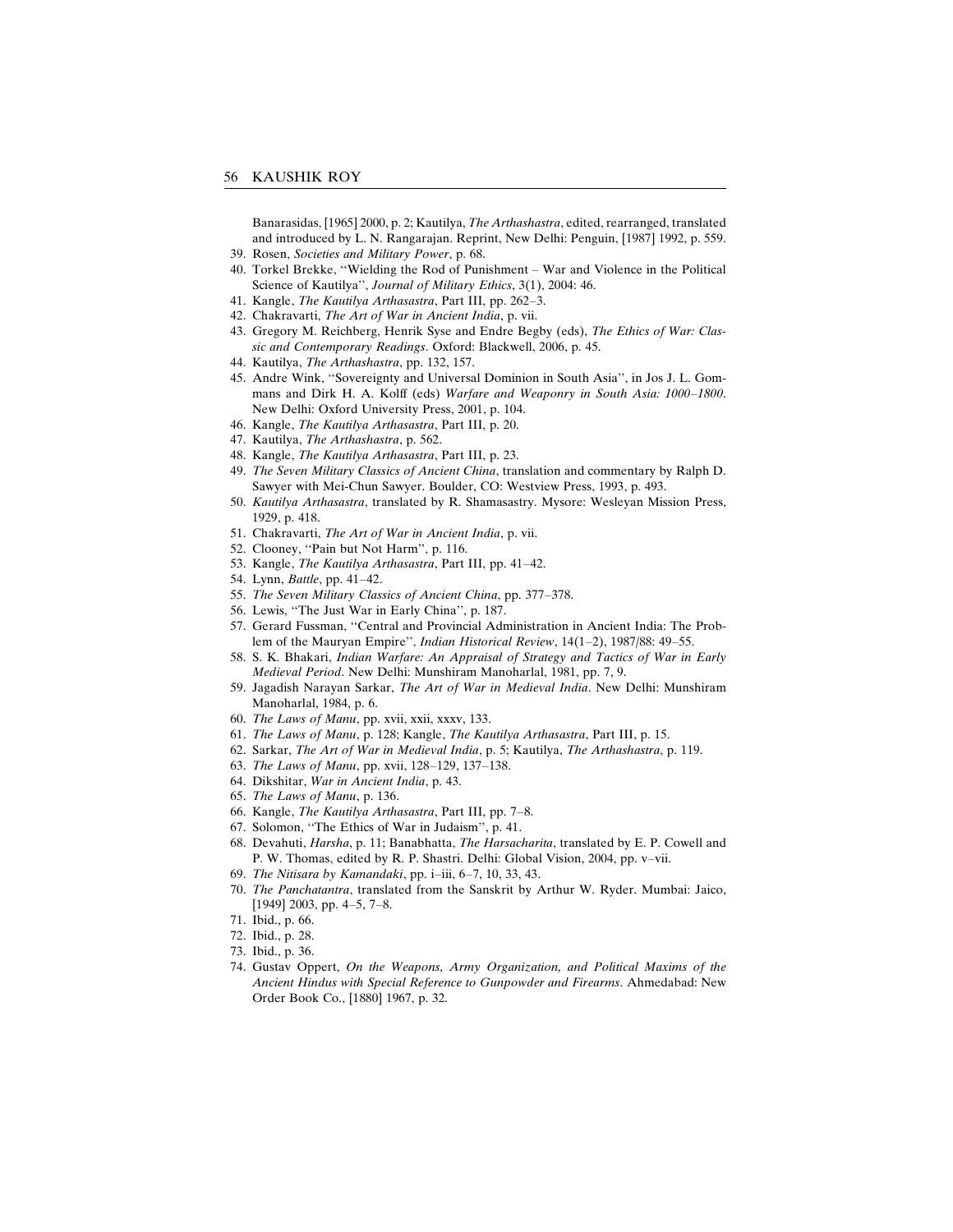- 75. Narayana, The Hitopadesa, translated from the Sanskrit with an introduction by A. N. D. Haksar. New Delhi: Penguin, 1998, pp. x–xi, 137–138, 140, 143, 152.
- 76. Sinha, ''Art of War in Ancient India'', p. 290.
- 77. Oppert, On the Weapons, Army Organization, and Political Maxims of the Ancient Hindus, p. 40; Jagadish Narayan Sarkar, Some Aspects of Military Thinking and Practice in Medieval India. Calcutta: Ratna Prakashan, 1974. p. 33.
- 78. Oppert, On the Weapons, Army Organization, and Political Maxims of the Ancient Hindus, pp. 83–86; Kangle, The Kautilya Arthasastra, Part III, pp. 28–29.
- 79. Julian Reid, ''Foucault on Clausewitz: Conceptualizing the Relationship between War and Power'', Alternatives, 28(1), 2003: 10.
- 80. Jadunath Sarkar, Military History of India. New Delhi: Orient Longman, [1960] 1970, p. 25.
- 81. Sarkar, The Art of War in Medieval India, p. 27.
- 82. Sarkar, Some Aspects of Military Thinking and Practice in Medieval India, pp. 33–34.
- 83. Karl Friday, ''Might Makes Right: Just War and Just Warfare in Early Medieval Japan", in Torkel Brekke (ed.) The Ethics of War in Asian Civilizations. New York: Routledge, 2006, p. 159.
- 84. B. N. S. Yadava, ''Chivalry and Warfare'', in Jos J. L. Gommans and Dirk H. A. Kolff (eds) Warfare and Weaponry in South Asia: 1000–1800. New Delhi: Oxford University Press, 2001, pp. 66–69; Norman P. Ziegler, ''Evolution of the Rathor State of Marvar: Horses, Structural Change and Warfare'', in Karine Schomer, Joan L. Erdman, Deryck O. Lodrick and Lloyd I. Rudolph (eds) The Idea of Rajasthan, Explorations in Regional Identity. Vol. 2, Institutions. New Delhi: Manohar, 1994, pp. 195–213; Paul Varley, ''Warfare in Japan: 1467–1600'', in Jeremy Black (ed.) War in the Early Modern World. London: Routledge, [1999] 2004, pp. 55, 58.
- 85. Friday, ''Might Makes Right'', p. 171.
- 86. Sarkar, Military History of India, pp. 34–35.
- 87. The Panchatantra, p. 17.
- 88. Yadava, ''Chivalry and Warfare'', p. 81.
- 89. K. S. Lal, ''The Striking Power of the Army of the Sultanate'', Journal of Indian History, 55(2), 1977: 94; Bimal Kanti Majumdar, The Military System in Ancient India. Calcutta: Firma K.L.M., 1960, p. 43.
- 90. John Kelsay, ''Islamic Tradition and the Justice of War'', in Torkel Brekke (ed.) The Ethics of War in Asian Civilizations. New York: Routledge, 2006, pp. 86–88.
- 91. Lal, ''The Striking Power of the Army of the Sultanate'', p. 102.
- 92. Wink, ''Sovereignty and Universal Dominion in South Asia'', pp. 120–122.
- 93. Jos Gommans, ''Warhorse and Gunpowder in India c. 1000–1850'', in Jeremy Black (ed.) War in the Early Modern World. London: Routledge, [1999] 2004, p. 109.
- 94. William R. Pinch, "Soldier Monks and Militant Sadhus", in David Ludden (ed.) Making India Hindu: Religion, Community, and the Politics of Democracy in India. New Delhi: Oxford University Press, 1996, pp. 140–141.
- 95. W. G. Orr, ''Armed Religious Ascetics in Northern India'', in Jos J. L. Gommans and Dirk H. A. Kolff (eds) Warfare and Weaponry in South Asia: 1000–1800. New Delhi: Oxford University Press, 2001, pp. 186–187.
- 96. Ibid., pp. 187–197; William R. Pinch, Warrior Ascetics and Indian Empires. Cambridge: Cambridge University Press, 2006, pp. 116, 211.
- 97. Kautilya, The Arthashastra, p. 154.
- 98. William R. Pinch, ''Who Was Himmat Bahadur? Gosains, Rajputs and the British in Bundelkhand, ca. 1800'', Indian Economic and Social History Review, 35(3), 1998: 305.
- 99. V. Narayana Rao, David Shulman and Sanjay Subrahmanyam, ''The Art of War under the Nayakas'', in Jos J. L. Gommans and Dirk H. A. Kolff (eds) Warfare and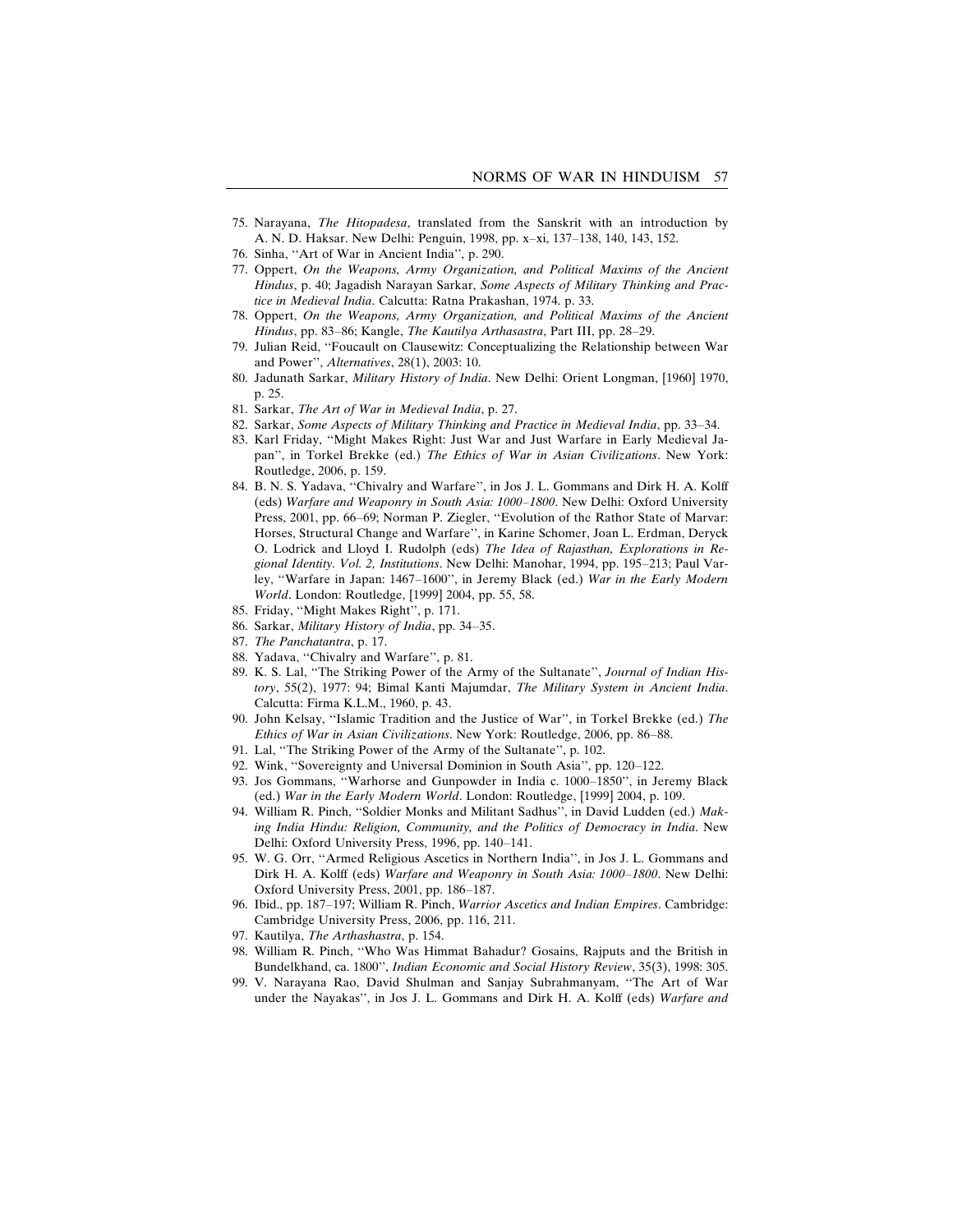Weaponry in South Asia: 1000–1800. New Delhi: Oxford University Press, 2001, pp. 146–147.

- 100. The Writings of Gandhi, a selection edited and with an Introduction by Ronald Duncan. Calcutta: Rupa, [1971] 1990, pp. 48–49.
- 101. Pinch, ''Soldier Monks and Militant Sadhus'', p. 141.
- 102. Jurgensmeyer, Religious Nationalism Confronts the Secular State, p. 83.
- 103. Pinch, Warrior Ascetics and Indian Empires, p. 211.
- 104. Carol Hills and Daniel C. Silverman, ''Nationalism and Feminism in Late Colonial India: The Rani of Jhansi Regiment, 1943–45'', Modern Asian Studies, 27(4), 1993: 741–760.
- 105. Sue Hamilton, Indian Philosophy: A Very Short Introduction. New Delhi: Oxford University Press, [2001] 2006, pp. 107–110.
- 106. George K. Tanham, ''Indian Strategic Thought: An Interpretative Essay'', in Kanti P. Bajpai and Amitabh Mattoo (eds) Securing India: Strategic Thought and Practice, Essays by George K. Tanham with Commentaries. New Delhi: Manohar, 1996, pp. 42, 47–49.
- 107. C. Raja Mohan, Impossible Allies: Nuclear India, United States and the Global Order. New Delhi: India Research Press, 2006, pp. 267–268, 273, 283.
- 108. Raju G. C. Thomas, ''India's Nuclear and Missile Programs: Strategy, Intentions, Capabilities'', in Raju G. C. Thomas and Amit Gupta (eds) India's Nuclear Security. New Delhi: Vistaar, 2000, p. 101.
- 109. Bakshi, Mahabharata, pp. 72–73.
- 110. Gommans, ''Warhorse and Gunpowder in India'', p. 107.
- 111. Waheguru Pal Singh Sidhu, ''Of Oral Traditions and Ethnocentric Judgements'', in Kanti P. Bajpai and Amitabh Mattoo (eds) Securing India: Strategic Thought and Practice, Essays by George K. Tanham with Commentaries. New Delhi: Manohar, 1996, p. 175.
- 112. Bakshi, Mahabharata, pp. 73–76.
- 113. Kanti P. Bajpai, ''State, Society, Strategy'', in Kanti P. Bajpai and Amitabh Mattoo (eds) Securing India: Strategic Thought and Practice, Essays by George K. Tanham with Commentaries. New Delhi: Manohar, 1996, pp. 151–152.
- 114. Jurgensmeyer, Religious Nationalism Confronts the Secular State, p. 81.
- 115. Sandy Gordon, ''Indian Security Policy and the Rise of the Hindu Right'', South Asia, 17(Special Issue), 1994: 191–211; Nand Kishore Acharya, The Polity in Sukranitisara. Bikaner: Vagdevi Prakashan, 1987, p. 161.
- 116. Rahul Roy-Chaudhury, ''The Limits to Naval Expansion'', in Kanti P. Bajpai and Amitabh Mattoo (eds) Securing India: Strategic Thought and Practice, Essays by George K. Tanham with Commentaries. New Delhi: Manohar, 1996, pp. 191–200.
- 117. Coker, Waging War without Warriors?, pp. 142–143.
- 118. Stephen P. Cohen, ''Rulers and Priests: A Study in Cultural Control'', Comparative Studies in Society and History, January 1964: 199–216.
- 119. Swarna Rajagopalan, ''Security Ideas in the Valmiki Ramayana'', in Swarna Rajagopalan (ed.) Security and South Asia: Ideas, Institutions and Initiatives. London/New York/ New Delhi: Routledge, 2006, p. 28.
- 120. Devahuti, Harsha, p. 116.
- 121. Kautilya, The Arthashastra, p. 161.
- 122. Varun Sahni, ''Just Another Big Country'', in Kanti P. Bajpai and Amitabh Mattoo (eds) Securing India: Strategic Thought and Practice, Essays by George K. Tanham with Commentaries. New Delhi: Manohar, 1996, pp. 164–166.
- 123. P. R. Chari, Sonika Gupta and Arpit Rajan (eds), Nuclear Stability in Southern Asia. New Delhi: Manohar, 2003, Appendix 1, p. 167.